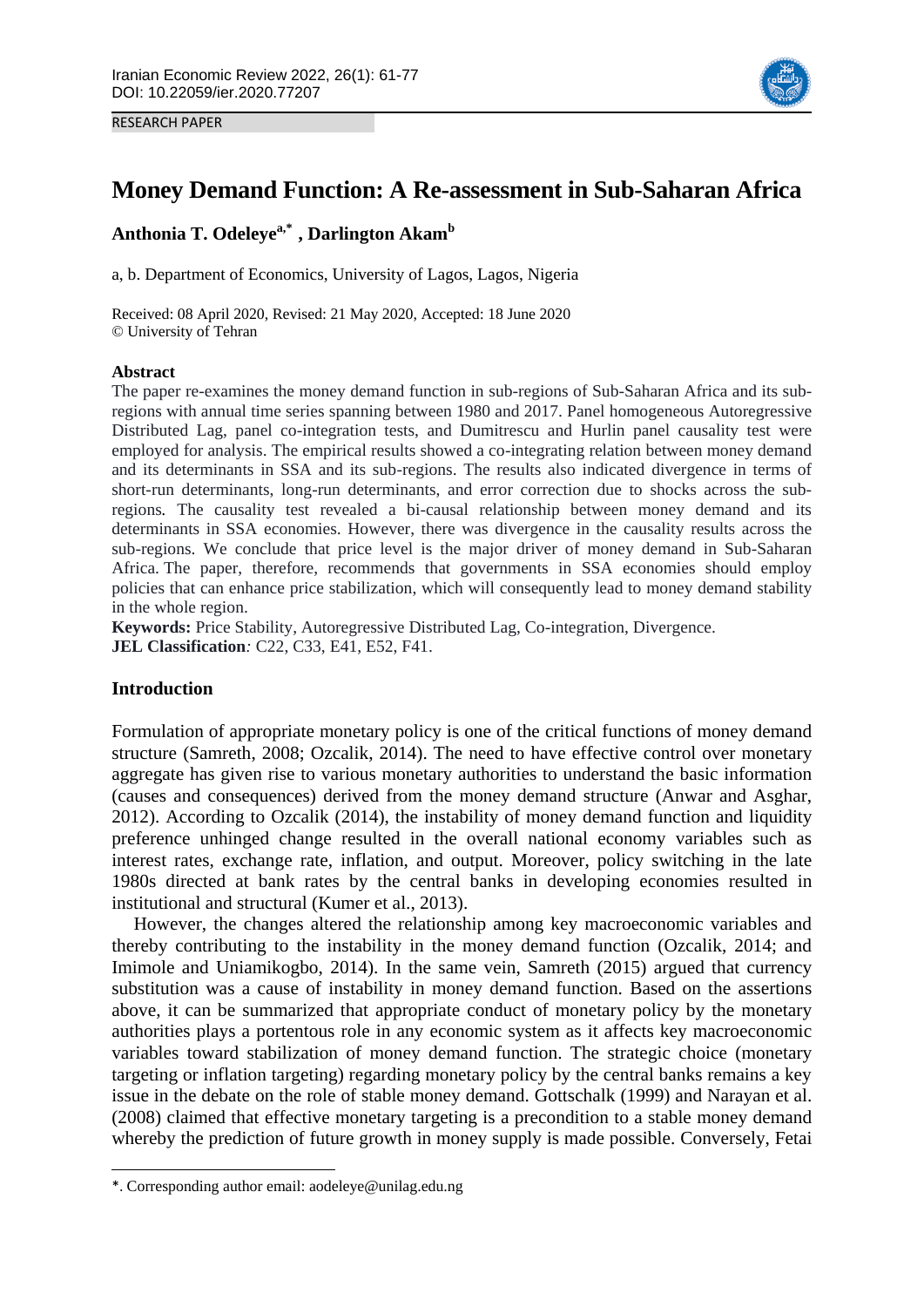(2008) believed that with high dollarization, monetary targeting resulted in unstable money demand. Dai (2009) and Al Rasasi and Banafea (2018) posited that inflation targeting as a policy option against the failure of monetary targeting reduced the unstable relationship between monetary aggregates and inflation which in turn mitigated inflationary pressure. Further, with the adjustment made to monetary aggregates, the possibility of appropriately controlling inflation by any monetary authority depends on the close relation of money demand to the macroeconomic variables (Hamori, 2008; Simawu et al., 2014).

Studies on estimating the functions of a stable money demand in sub-Saharan Africa are categorized into three groups. The first group of estimated demand function on country basis (see Drama and Yao, 2010; Aiyedogbon et al., 2013; Simawu et al., 2014; Onakoya and Yakubu, 2016; Kumar et al., 2013; and Kapingura, 2014) with mixed results on stability. Of all these studies, some findings report the instability of money demand (see, for instance, Kapingura, 2014; Drama and Yao, 2010). The second group estimated money demand function on the recent SSA sub-regional monetary union (see, Saka et al., 2015; Wang et al., 2007; Dubrun and Masson, 2013; Zehirun et al., 2015; Ekpoh and Udoh, 2013; Asongu et al., 2018; 2019). The third group of studies estimated extensively the money demand function of sub-Saharan Africa (SSA) economies as a whole (see, Hamori, 2008; Salisu et al., 2013).

The global macroeconomic modelling on the subject (money demand) has received farreaching attention as its empirical building block helps predict the quantity of money demanded in a given economy. However, modelling money demand varies given the divergence in economies, the difference in proxy indicators and differences in adopted methodologies. For instance, Narayan et al. (2008) estimated the money demand (M2) function using a yearly panel data of five countries in South Asia (India, Bangladesh, Sri Lanka, Pakistan, and Nepal) over the period 1974-2002. It employed Westerland cointegration technique, fully modified ordinary least square (FMOLS) and Granger causality test, co-integrating relationship between real broad money, real exchange rate, real income; short-run domestic interest rates; short-run foreign interest rates respectively. The results revealed that real income, foreign interest rate, and real exchange rate were positive and significant except for India (negative foreign interest rate) while Bangladesh and India's domestic interest rates were negative and significant. The result also suggested that all the variables had short-run causality to money demand except for foreign interest rate.

Similarly, Arize and Nam (2012) examined the money demand (M2) function in 7 Asian countries<sup>1</sup> with attention on their exchange rate for the period of  $1973Q1-2009Q4$ . The study used the fully modified ordinary least squares (FMOLS), dynamic ordinary least squares (DOLS) and discovered that an increase in exchange rate resulted in an increase in money demand. The results also indicated that a positive and significant income influenced money demand across the 7 countries respectively. In another study, Carrera (2016) examined the money demand function using a panel data approach in Latin American countries. The study employed the Pedroni co-integration technique and FMOLS for the 15 countries.<sup>2</sup> The results revealed the existence of a long-run relation concerning money demand in Latin America. The paper discovered a positive and significant income for all countries except Uruguay and Argentina (negative and insignificant) respectively while the interest rate was negative and significant for all countries except Brazil which was positive and insignificant. Further, the author posited a low variability in the money demand resulting from changes in interest rate across the countries.

On a country basis, Ozcalik (2014) investigated the dynamic of money demand (M2) in

1

<sup>1.</sup> The countries included in the estimation are India, Thailand, Malaysia, Sri Lanka, Philippine, Pakistan, and Korea.

<sup>2.</sup> The countries include Argentina, Bolivia, Brazil, Chile, Colombia, Costa Rica, Dominican Republic, Ecuador, Guatemala, Honduras, Mexico, Paraguay, Peru, Uruguay, and Venezuela.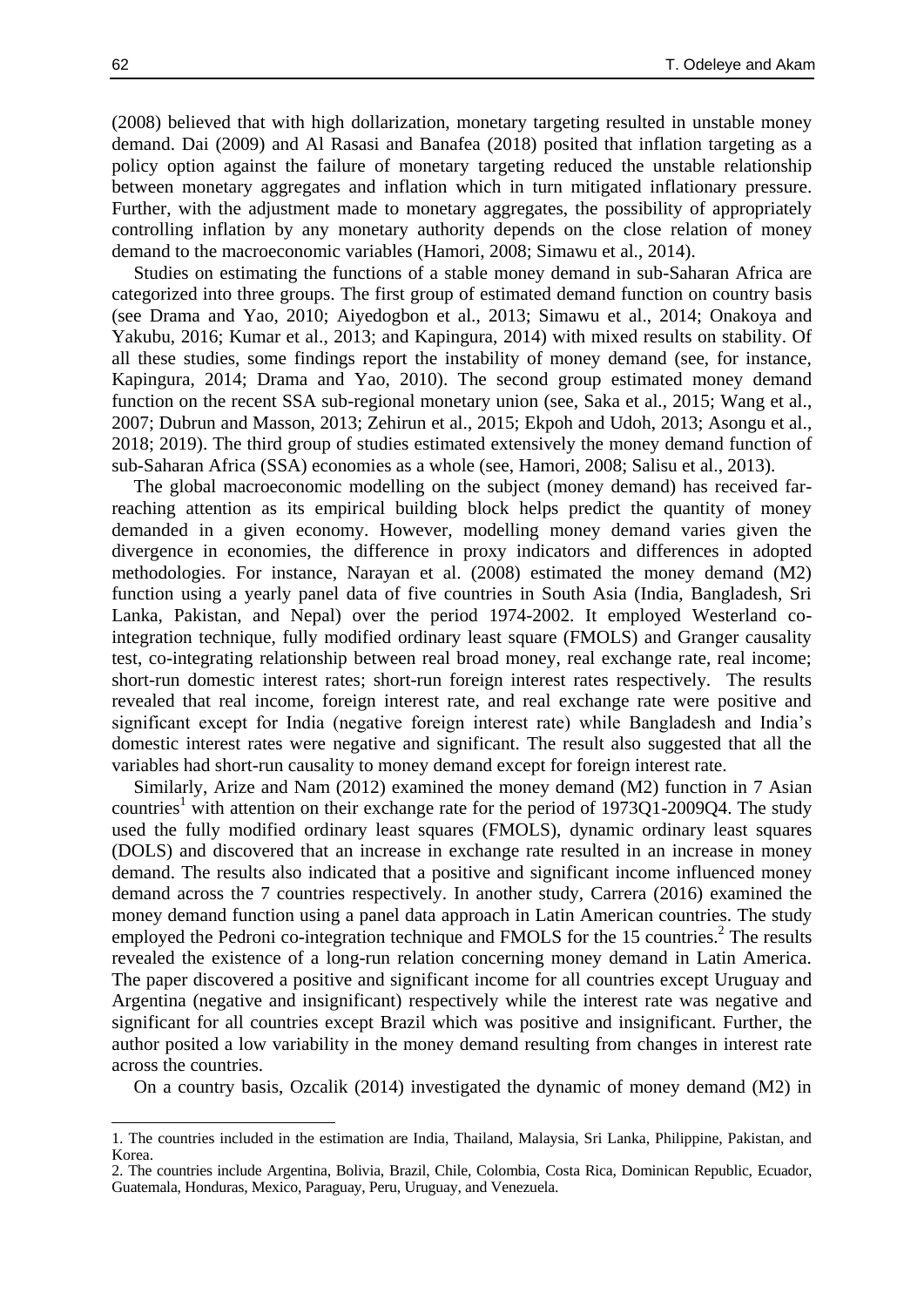the long-run and short-run with an effective exchange rate in Turkey for the period of 1995Q4-2013Q3. The author discovered that co-integration existed between money demand and its determinants with the use of the Autoregressive Distributed Lag (ARDL) approach. The results also showed that income and interest rate were positively and significantly related to money demand. Further, investigation in the stability of money demand using CUSUM (stable) and CUSUM-Q (not stable) tests revealed some stability problems for money demand in Turkey. However, Samreth (2015) explored money demand function (M1) in cognizance with currency substitution in Cambodia for the period spanning 2002Q1 and 2007Q4. The study employed ARDL and discovered the presence of a long-run relationship among the variables. Based on the results, income and inflation were significant but positively and negatively related to money demand respectively. Moreover, the negative and insignificant exchange rate indicated that their effects on money demand based on the coexistence of wealth and currency substitution in Cambodia; is neutralized by exchange rate fluctuation respectively. The results supported the stability of money demand function with both CUSUM and CUSUM-Q tests respectively overtime. Further, Al Rasasi and Banafea (2018) used the ARDL approach to empirically analyze the stability of quarterly data of money demand (M2) 2000:1 and 2016:4 in Saudi Arabia. The results indicated that given that money demand and its determinant exhibit a stable long-run and short-run relationship, the domestic currency is preferred less to foreign currency in Saudi Arabia.

Hamori (2008) used panel FMOLS to empirically analyze the money demand (M1 and M2) functions in 35 SSA countries<sup>1</sup> for a non-stationary yearly time series data between 1980 and 2005. The author found the existence of a co-integration relation concerning M1 and M2. Given the intermediate-target perspective; money supply (M1 or M2) was regarded as a reliable policy variable in Sub-Saharan African countries. In the same vein, using panel FMOLS (homogeneous case) and mean-group estimator (heterogeneous case) for a period between 1980 and 2010. Salisu et al. (2013) extended the work of Hamori (2008) by modelling money demand in 24 sub-Saharan countries<sup>2</sup> and the sub-regions<sup>3</sup> therein. The empirical results showed that regardless of whether SSA or its sub-regions were used, money demand, income, price level, interest rate, and exchange rate respectively exhibited a cointegrating relationship. It found that even with an increase in income, the income elasticity of money demand responded to a less proportional increase in SSA while the negative relationship of exchange rate and interest rate to money demand led the individuals to either substitute foreign currency for domestic currency or to purchase other financial assets (bond, stocks, and real estate properties) in SSA.

Asongu et al. (2018) investigated the stability of long-run money demand in West Africa using ARDL and annual data spanning between 1981 and 2015. The study used 13 out of the 15 ECOWAS countries 4 and found a deviation vis-à-vis the money demand stability among member states. The results showed that half of the sampled countries<sup>5</sup> exhibited a cointegrating relationship. It also revealed that money demand instability existed only in Liberia, Mali, and Togo respectively. Similarly, Asongu et al. (2019) examined the stability

1

<sup>1.</sup> The countries include Benin, Botswana, Mauritius, Niger, Nigeria, Rwanda, Senegal, Seychelles, Sierra Leone, South Africa, Swaziland, Togo, Uganda, Zambia, Zimbabwe, Congo, Republic, Cote d'Ivoire, Equatorial Guinea, Ethiopia, Gabon, Gambia, Ghana, Kenya, Lesotho, Liberia, Madagascar, Malawi, Mali, Mauritania, Burkina Faso, Burundi, Cameroon, Cape Verde, Central African Republic, and Chad.

<sup>2.</sup> The countries include Burkina Faso, Cameroon, Botswana, Kenya, Cote d'Ivoire, Central African Republic, Lesotho, Seychelles, Gambia, Chad, Malawi, Uganda, Ghana, Congo DR., Mauritius, Mali, Gabon, South Africa, Mauritania, Swaziland, Niger, Zambia, Nigeria, Senegal, and Togo.

<sup>3.</sup> The regions include Central, Southern, West, and East.

<sup>4.</sup> The economic community of West African States (ECOWAS) includes Benin, Burkina Faso, Cape Verde, Côte d'Ivoire, Gambia, Ghana, Liberia, Mali, Niger, Nigeria, Senegal, Sierra Leone, and Togo.

<sup>5.</sup> Countries with long-run relationship include Cape Verde, the Gambia, Ghana, Liberia, Mali, Nigeria and Senegal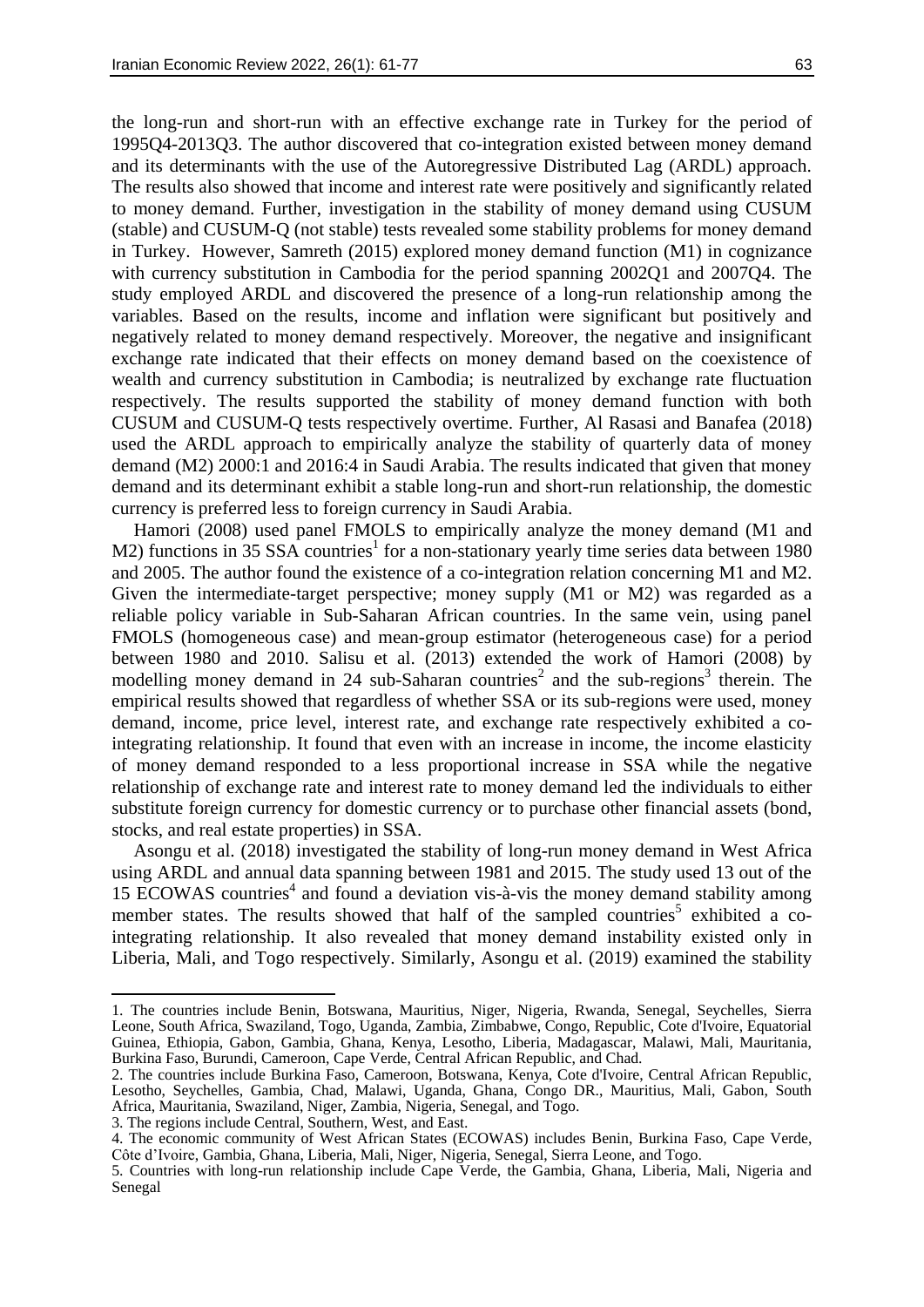of a long-run money demand in Southern Africa using the ARDL approach and yearly data spanning between 1981 and 2015. The study used 10 SADC countries<sup>1</sup> and found a deviation vis-à-vis the money demand stability among member states. The results revealed the existence of a co-integrating relationship among 6 countries<sup>2</sup> while 6 out of the 10 countries<sup>3</sup> exhibited a stable demand for money function.

Kumar et al. (2013) advanced money demand (M1) stability, using yearly data of Nigeria from 1960 to 2008 with an error correction model and Gregory and Hansen's co-integration test. The result revealed a stable money demand through the assistance of the liberalization of the financial sector. The results displayed a one-to-one income elasticity and a negative and significant interest rate. However, Aiyedogbon et al. (2013) provided empirical evidence with the use of a vector error correction model (VECM) and DOLS to ascertain the money demand function (M2) in Nigeria. The study found that only the inflation rate significantly (and negative) influenced money demand in Nigeria over the period of 1986-2010. The study confirmed the evidence of stable real money demand in Nigeria given the CUSUM and the CUSUMSQ plots within the critical boundaries.

Further, Onakoya and Yakubu (2016) with the use of multiple regression and stability tests scrutinized the money demand function (M2) stability in Nigeria. The study employed yearly time series data spanning between 1992 and 2014 and found a co-integrating relationship between broad money, income, inflation rate, and interest rate. Also, the results showed that the CUSUM test provided evidence of stability while the CUSUMSQ test presented evidence of instability between the period 2000 and 2005. The authors concluded that a stable money demand existed in Nigeria during the period of study.

Drama and Yao (2010) evaluated the demand for money for the period 1980- 2007 in n Cote d' Ivoire. Employing Johansen maximum likelihood, the results revealed that the influence on money demand was a result of the positive and significant effects of income and the negative and insignificant role of the interest rate. The study concluded that money demand in Cote d' Ivoire was not stable within the study period. Similarly, using a Johansen co-integration and VECM for quarterly time-series data of 1994:1 and 2012:4. However, Simawu et al. (2014) used co-integration analysis, vector auto-regression model (VAR) with variance decomposition and impulse response to investigate broad money demand (M3) for the period between 1990 and 2009 in South Africa. The results showed that income and interest rate exhibited a positive and a negative (both significant) influence respectively on money demand. The results also revealed a stable money demand.

As the debate continues, this study reexamines the demand function in sub-Saharan Africa with relatively updated data. More prominently, given the importance of money demand for policy purposes, our study focuses on small open economies in SSA countries, which is, therefore, an extension of the studies in the third group, whose findings exhibited evidence of a stable demand for money. The contribution of this paper is threefold: it extends the study of Salisu et al. (2013) by increasing the sample size to 2017, increases the small and open economies to 34 countries, and investigates the demand function causal relationship between the 34 small and open economies in SSA as a whole and its sub-regions respectively.

The study is structured into five sections. Following the introduction, section 2 reviews relevant literature while Section 3 sheds light on the data and methodology vis-à-vis the money demand function. Section 4 discusses empirical results and Section 5 concludes the study.

1

<sup>1.</sup> Southern African development communities (SADC) include Botswana, Congo DR., Lesotho, Madagascar, Malawi, Mauritius, Seychelles, South Africa, Swaziland, and Zambia.

<sup>2.</sup> Botswana, Congo DR., Madagascar, Malawi, Seychelles, and Zambia

<sup>3.</sup> Botswana, Congo DR., Lesotho, Malawi, South Africa, and Swaziland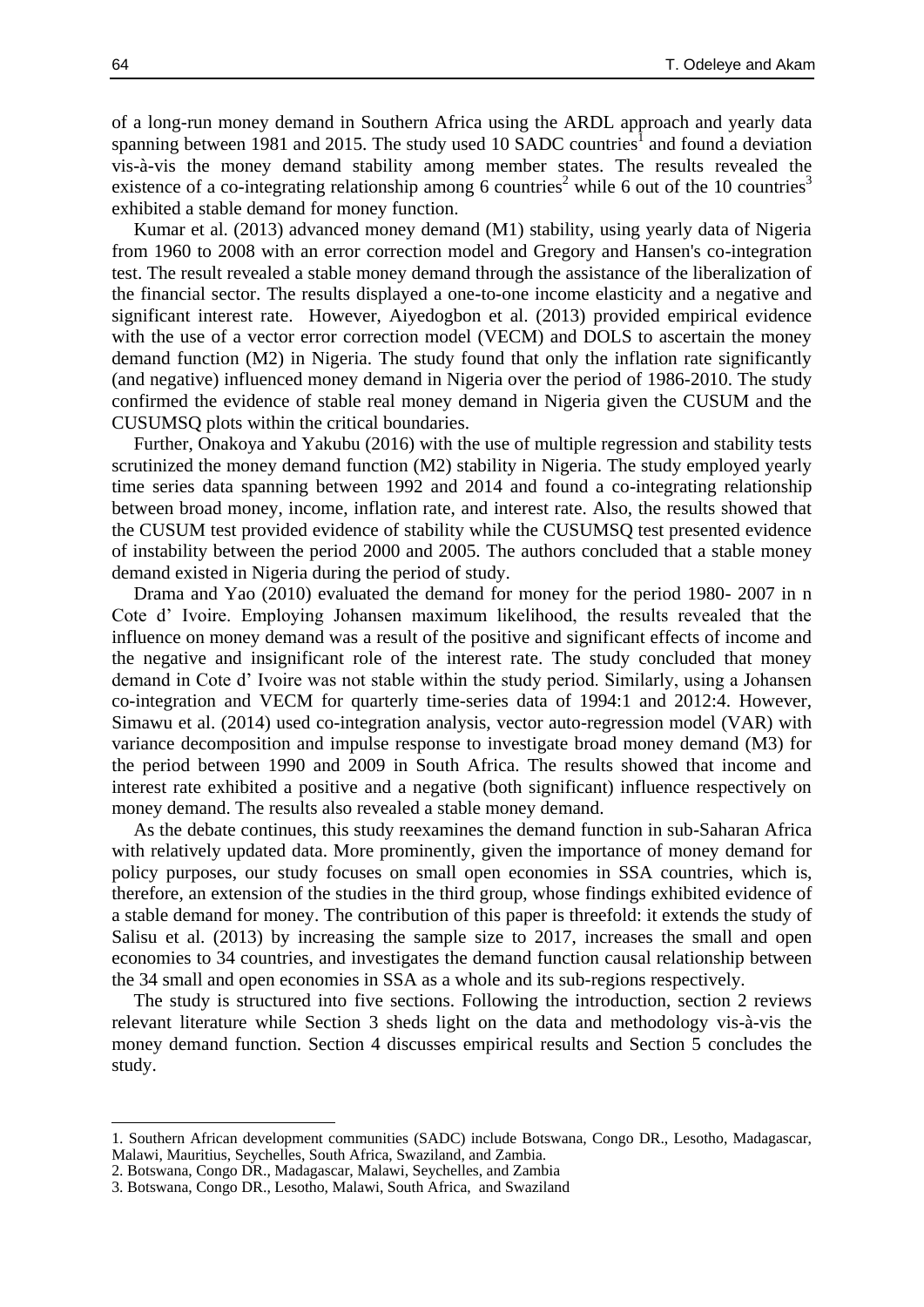#### **Methods and Materials**

#### *Model*

The explanation of the factors involved in the determination of money demand has been explained by several theories. However, the theoretical underpinning of this work as adapted from Hamori (2008) is based on the theories of Kimbrough (1986a; 1986b) and Fraig (1988) as they assumed transaction cost in explaining the factors that influenced money demand. The paper employs panel data analysis by drawing insight from Hamori (2008) and Salisu et al. (2013) which explained the relationship between money demand and its determinants. To analyze the link, the model is specified in a functional form as:

$$
\frac{M}{P_t} = L\left(\frac{Y}{P_t}R_t, E_t\right) \tag{1}
$$

Where: M is the broad money, Y represents the gross domestic product in nominal term otherwise known as income, R is the domestic interest rate expressed as nominal interest rate, P indicates price index level, and E is the official exchange rate expressed in term of the nominal exchange rate. As a panel data study, equation (1) can be written in a panel framework as:

$$
\ln(M_{it}) = \alpha_0 + \alpha_1 \ln(GDP_{it}) + \alpha_2 \ln(R_{it}) + \alpha_3 \ln(P_{it}) + \alpha_4 \ln(E_{it}) + U_{it}
$$
  
 
$$
\alpha_1, \alpha_3 > 0 \alpha_2, \alpha_4 < 0
$$
 (2)

Equation 2 essentially states that income and price level, positively determine the money demand while money demand is negatively related to interest rate and exchange rate respectively. Moreover, the paper employs the ARDL-ECM to capture the coefficient of determination derived from equation (2).

$$
\Delta \ln(M_{it}) = \theta_i \left[ \ln(M_{it}) - \partial_t \ln(GDP_{it}) - \partial_r \ln(R_{it}) - \partial_v \ln(P_{it}) - \partial_c \ln(E_{it}) \right] +
$$
  
\n
$$
\sum_{j-1}^{p-1} \Psi_{ij} \Delta \ln(M_{it-j}) + \sum_{j-0}^{q-1} \gamma_{ij} \Delta \ln(GDP_{it-j}) + \sum_{j-1}^{q-1} \beta_{ij} \Delta \ln(R_{it-j}) +
$$
  
\n
$$
\sum_{j-1}^{q-1} \lambda_{ij} \Delta \ln(P_{it-j}) + \sum_{j-1}^{q-1} \xi_{ij} \Delta \ln(E_{it-j}) + \varphi_i + e_{it}
$$
\n(3)

Where:

 $\theta$  is the group's speed of adjustment coefficient (expected that  $\theta_i < 0$ )

 $\partial_i$ ,  $\partial_r$ ,  $\partial_v$  and  $\partial_c$  represents the vector of long-run relationship.

 $\left[\ln(M_{it}) - \partial_i \ln(GDP_{it}) - \partial_r \ln(R_{it}) - \partial_{\varphi} \ln(P_{it}) - \partial_c \ln(E_{it})\right]$  is the error correction term (ECT).

#### *Estimation Techniques*

In analyzing the money demand function for Sub Saharan countries, we employed the tests of four unit-roots analyses (Levin, Lin and Chu, 2002; Hadri, 2000; Im, Pesaran and Shin, 2003; Maddala and Wu, 1999) to examine the order of integration of the variables in the model. The choice is because the shapes of most economic variables are triggered by variation in time shift, which in turn exhibits random walk. Having understood the integration order, we ascertained the long-run relationship among the variables as a result of the co-integration tests; the Johansen panel co-integration test (Maddala and Wu, 1999) and the residual-based panel co-integration test (Kao, 1999). Given the co-integrating equation, we estimated equation (2) using the Pesaran et al. (1999) panel autoregressive disturbed lag (ARDL) model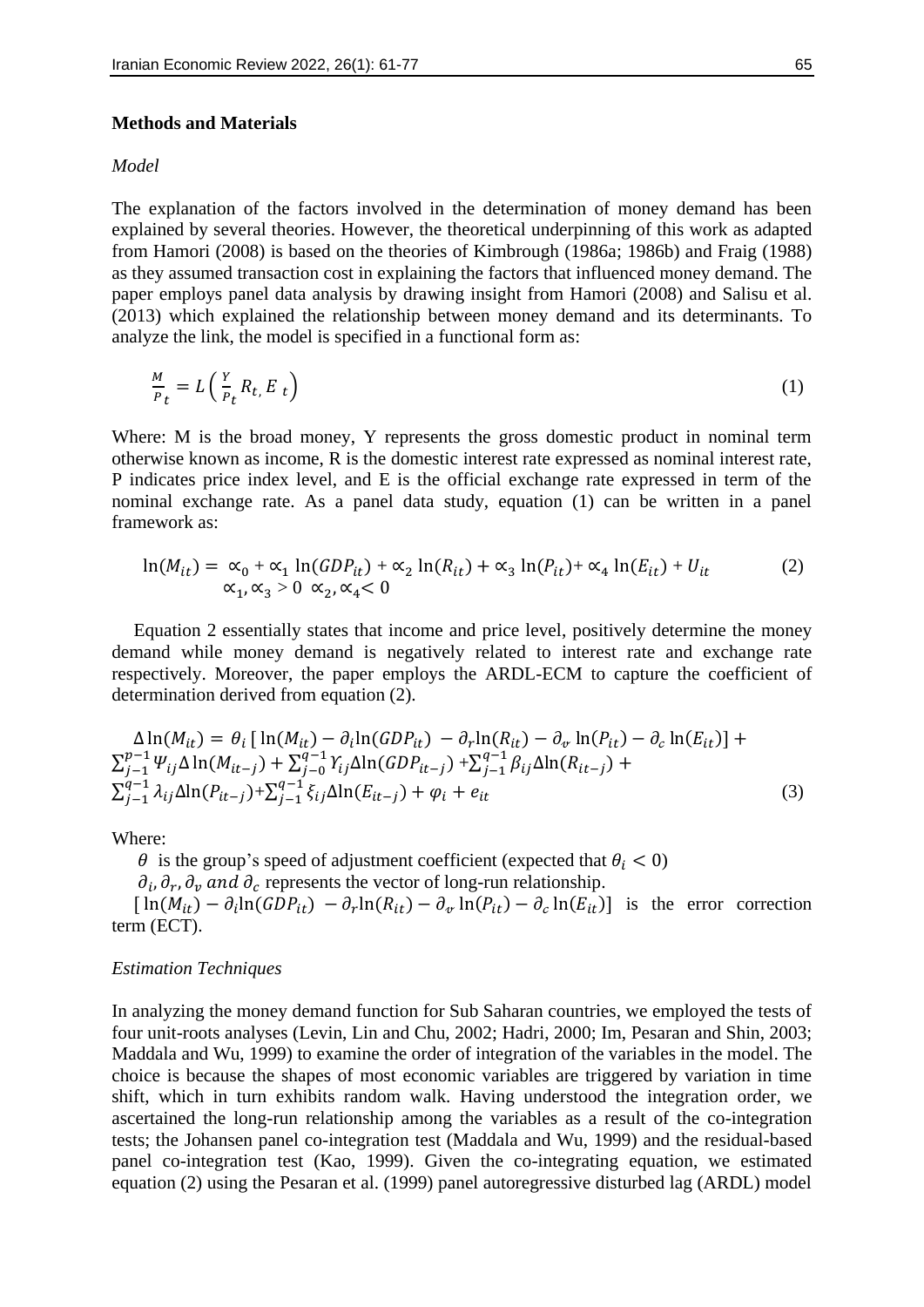(the pooled mean group case) to obtain the long-run and short-run coefficients. Lastly, we employed a panel causality test (Dumitrescu and Hurlin, 2012) for the causality among the variables in SSA and its sub-regions respectively.

#### *Data*

Data employed were sourced from the World Development Indicator between 1980 and 2017 (an extension of the period used by Salisu et al., 2013) for 34 SSA countries. The paper also divided the SSA into four sub-region for analysis (see Table 1).

## **Results and Discussions**

#### *Unit Root Test*

Before testing the stationarity of the panel variables, it is advisable to show the graphical plot of the variables of the study between 1980 and 2017. Figure 1 depicts the average money demand of the sub-regions in Sub-Saharan Africa. It can be seen that on average, East Africa has the highest money demand while Southern Africa has the lowest money demand in SSA. This implies that East Africa prefers to hold cash balance compared to other sub-regions. Figure 2 contains the average income of the SSA sub-regions. As seen in Figure 2, Central Africa on average exhibits the highest income while East Africa exhibits the lowest income in SSA. Interestingly, Figure 3 shows that Central Africa on average has the highest interest rate on sub-regional basis, trailed by Southern Africa and East Africa while West Africa has the lowest interest rate in SSA. This implies that Central Africa and West Africa exhibit the "from head to foot" opportunity cost of holding money. Figure 4 shows the price level in SSA sub-regions. As seen, we can conclude that West Africa has the highest price level while Central Africa exhibits the lowest price level in SSA. Further, it can be seen that East Africa currencies depreciate faster than other SSA sub-region currencies while South Africa currencies depreciate less compared to other SSA sub-region currencies as seen in Figure 5

Tables 2 and 3 show panel unit root test results for all the SSA countries and the subregions (Central Africa, Southern Africa, East Africa, and West Africa) conducted at their levels and first difference respectively. Generally, according to the Levin, Lin and Chu, Pesaran and Shin, ADF Fisher Chi-square, and Hadri LM unit root tests conclude that all the variables (money demand, income, interest rate, price level, and exchange rate) for SSA countries and its sub-regions are stationary at first difference except for Southern Africa and Eastern Africa whose interest rates are stationary at levels.

#### *Co-integration Test*

Based on the different orders of integration, we use the Johansen panel co-integration test and the residual panel co-integration test (otherwise known as the Kao test) to analyze the existence of long-run relationship among the variables in the model. As evident from Table 4, we rejected the null hypothesis of no co-integration among the series and accepted the alternative hypothesis of at least one co-integrating vector for SSA countries and the subregions therein at 5% and 10 % levels of significance respectively. The co-integration result showcase the existence of co-integration among the series. These findings of Hamori (2008) and Salisu et al. (2013) support the findings of this study vis-à-vis the existence of money demand function stability in SSA. Having established the panel co-integration, we further estimated the elasticity coefficients of the demand function using the autoregressive distributed lag (ARDL) method.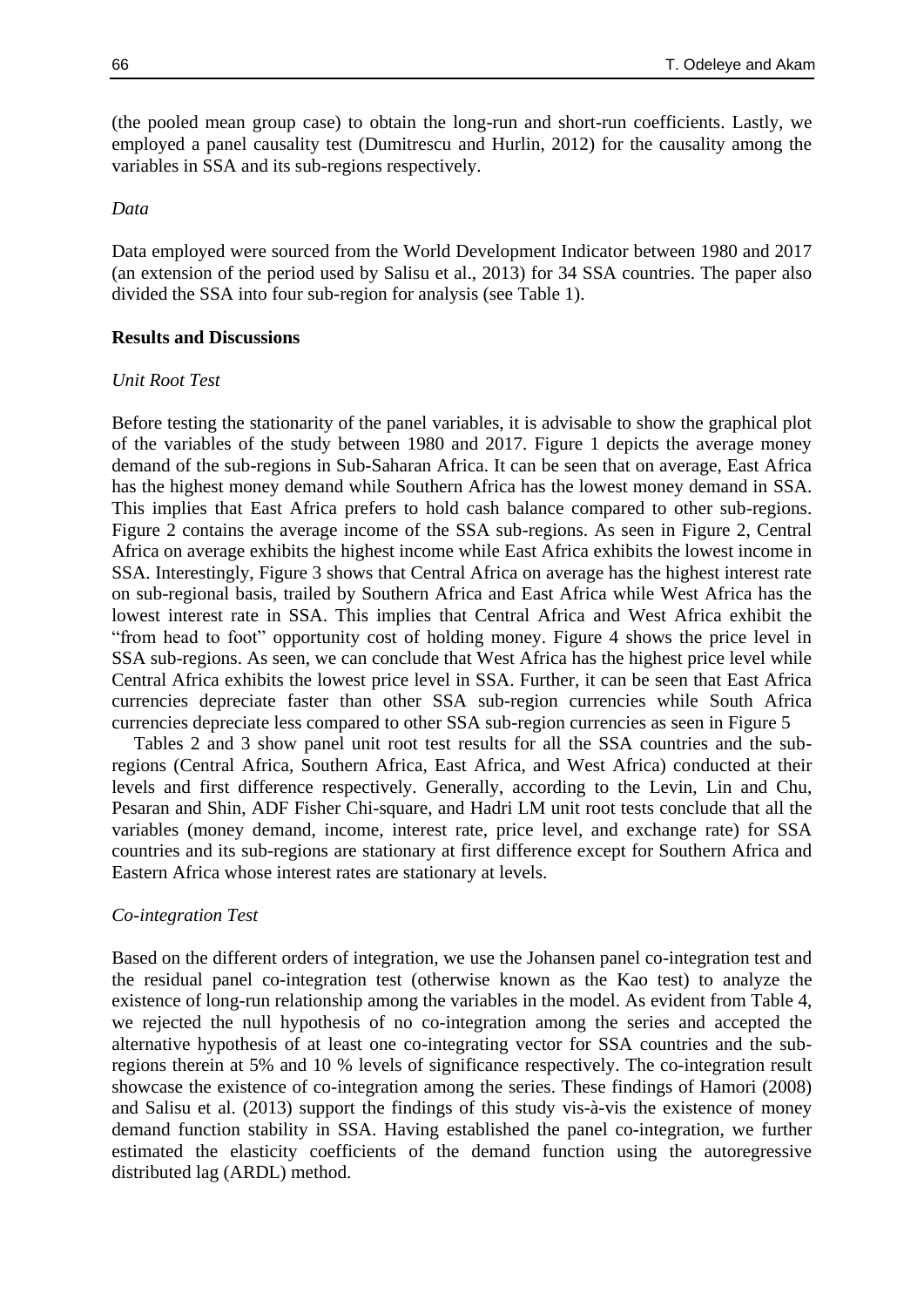#### *Long Run Result*

Having established the presence of a co-integrating relationship among the series, we apply the homogenous panel ARDL estimation method based on the Hausman  $(1978)$  test<sup>1</sup> to obtain the long-run elasticity of money demand. According to the long-run equation in Table 5, the output coefficients for SSA countries meet the prior expectations (except for the positive influence of interest rate and exchange rate respectively). All the independent variables were all statistically significant. That is, according to the estimation result, Income (Y), Interest rate (R), Exchange rate (E), and Price levels (P) were all significant factors affecting the long-run money demand. The positive income elasticity coefficient of approximately 1.57 indicates that a rise in income leads to a more than one rise in money demand in the long-run. This is in line with Simawu et al. (2014), Samreth (2015) and Al Rasasi and Banafea (2018) given that SSA countries are filled with underdeveloped financial sectors.

Also, a positive interest rate elasticity coefficient of approximately 0.49 indicates that a rise in interest rate leads to a less than one rise in money demand in the long-run. This may be underscored by the fact that monetary authorities in SSA countries place more emphasis on controlling monetary aggregates. This implies that a rise in the opportunity cost of holding money will lead to a rise in money demand in SSA (see Ozcalik, 2014; and Narayan et al., 2008). However, the rise in money demand as a result of rise in exchange rate supports the currency substitution argument (exchange rate depreciation) indicating that individual member states in SSA countries demand more foreign currency than their local currencies such as US Dollar and UK Pounds Sterling (see Narayan et al., 2008; Arize and Nam, 2012; and Simawu et al., 2014). An explanation for this is that there is a rise in foreign securities owned by member states in sub-Saharan Africa.

Additionally, Table 5 also reveals a long-run elasticity in sub-regions in SSA, indicating that all regressors for the cases of both East Africa and West Africa significantly influenced the money demand function while for the cases of both Central Africa and Southern Africa, only interest rate and price level have no significant influence on money demand function respectively. The results also indicate that income for all sub-regions influenced money demand positively except for West Africa (which is negative). In addition, the results show that interest rate for all the sub-regions influences money demand positively (except for Central Africa that is negative and insignificant). As evident from Table 5, the difference in the results across these sub-regions may be as a result of the differences in the macroeconomic indicators (see Salisu et al., 2013).

#### *Short Run Result*

**.** 

Table 5 reveals the short-run estimate (second part). The short-run differs from the long run in that it provides both the speed of adjustment and the short-run elasticity coefficient of the money demand function in the ARDL-ECM model (see equation 3). The results, using the full sample, indicate that in the short run, a rise in both income and price level will lead to a rise in money demand. Thus, a 1 % rise in both income and price levels results in about 0.25 % and 0.28 % rise in money demand respectively. However, there exists a positive interest rate elasticity coefficient (wrong sign and insignificant) of about 0.14. This is an indication that the short-run interest rate in SSA countries did not contribute significantly to money demand. The estimate of the error correction term (correct sign and significant) for SSA countries using the homogeneous panel estimation is negative, the coefficient is about -0.079 which implies that a 7.9% disequilibrium in money demand of the previous year's shock

<sup>1.</sup> The validity, efficiency, and consistency of Pooled mean group (PMG) estimation than mean group (MG) estimation indicates that the null hypothesis of slope homogeneity for money demand holds in SSA.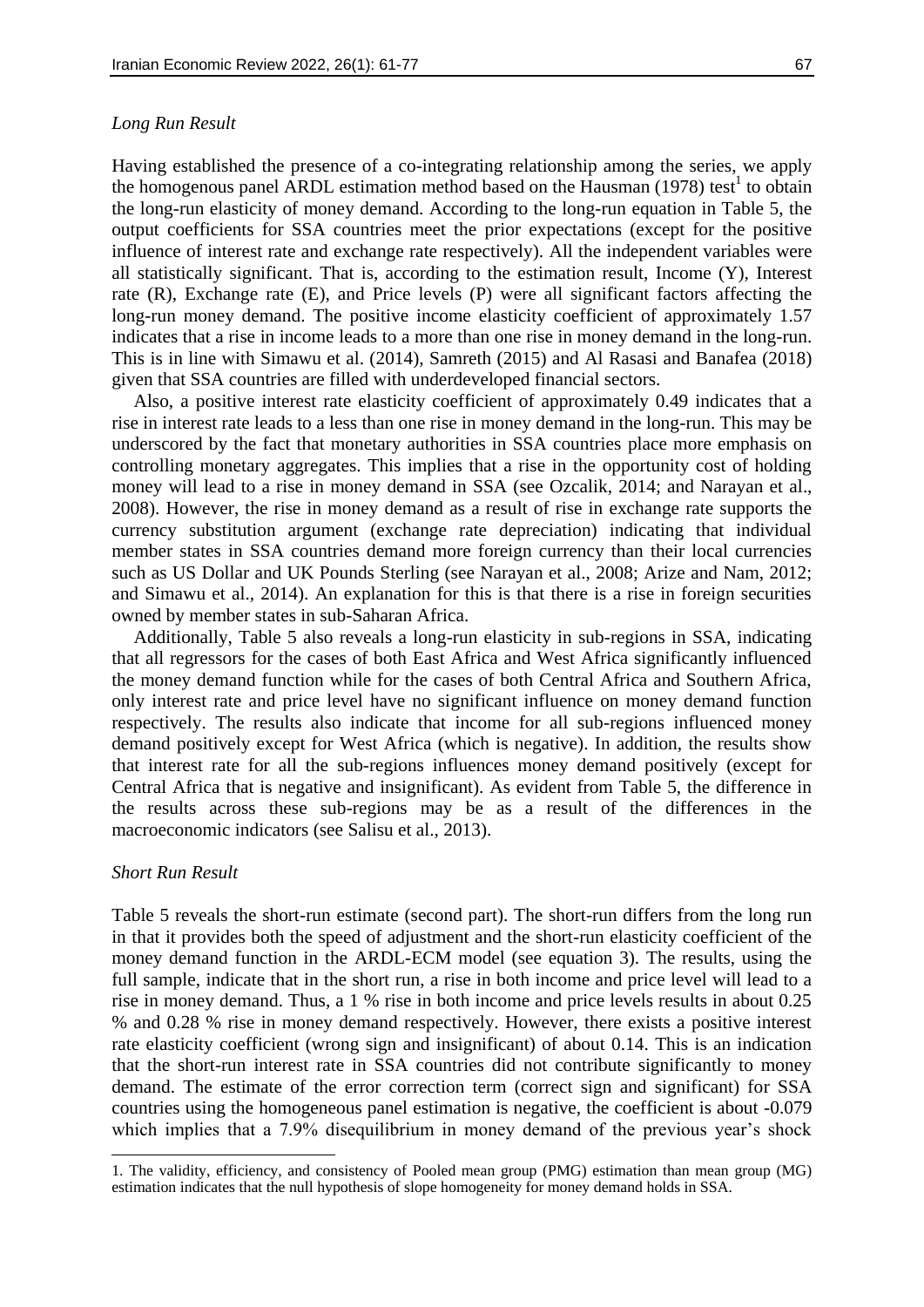adjusts back to the long-run equilibrium in the current year. Therefore, it will take the money demand approximate of 12.7 years to adjust fully to equilibrium and be steady-state once again in SSA.

Further, Table 5 reveals the short-run elasticity of sub-regions in SSA, indicating that the regressors in the case of SSA sub-regions insignificantly influence the money demand function. Also, income is significant for Southern Africa, interest rate and price level are significant for Central Africa, the price level is significant for East Africa and interest rate is statistically significant for West Africa. The estimates of the error correction term for SSA sub-regions meet the conventional conditions  $\left(\frac{1}{1}\right)$ , negative, and statistically significant) except for the estimate of West Africa which is insignificant and negative. The coefficients of the error correction term indicate that about 10.8 percent, 15.3 percent and 10 percent of disequilibrium in money demand were corrected within one year in Central Africa, Southern Africa, and East Africa respectively. The implication is that it will take money demand about 9.3 years, 6.5years and 9.9 years to adjust fully to transitory shock and be steady-state once again in Central Africa, Southern Africa, and East Africa respectively. The absolute value of the coefficient of adjustment for Southern Africa indicates a faster adjustment process than other sub-regions. This is similar to the results of previous literature (see Kumar and Rao, 2012; Salisu et al., 2013). Nevertheless, the implication of a statistically insignificant coefficient of the error term for West Africa is that the resulting speed of adjustment from shock to long-run equilibrium does not restore equilibrium. This may be due to the unexpected change in the monetary transaction concerning income (negative change in income) and high insecurities within the West Africa region.

#### *Dumitrescu Hurlin Panel Causality Test*

Table 6 shows the Dumitrescu Hurlin Panel Causality Test results for money demand, income, interest rate, price level, and exchange rates in SSA countries and its sub-regions. The results reveal money demand and its determinants exhibit a bi-directional causal relationship in SSA economies. This implies that in SSA countries, money demand drives income, exchange rate, price level and interest rate with a feedback causal effect from each of these determinants. Conversely, the causality results differ among the sub-regions in SSA. While Central Africa and East Africa exhibit bi-directional causation between income and money demand, Southern Africa and West Africa exhibit uni-directional causation running from money demand to income in SSA respectively. This implies that money demand and income drive each other in Central Africa and East Africa while money demand drives income in Southern Africa and West Africa respectively.

Southern Africa and West Africa exhibit bi-directional causation between the interest rate and money demand, while Central Africa and East Africa have uni-directional causation running from money demand to the interest rate in SSA respectively. This implies that money demand and interest rate drives each other in Southern Africa and West Africa while money demand drives interest rate in Central Africa and East Africa. Further, all the sub-regions exhibit bi-directional causation between both price level and money demand, and exchange rate and money demand except West Africa whose causality is uni-directional running from money demand to price level and absence of causality between exchange rate and money demand. Thus, money demand drives price level and exchange rate with a feedback causal effect from both price level and exchange rate in all sub-regions except for West Africa with no feedback effect from price level. Based on the results, it is obvious that price level indicates a greater feedback causal effect to money demand both in SSA as a whole and its sub-regions.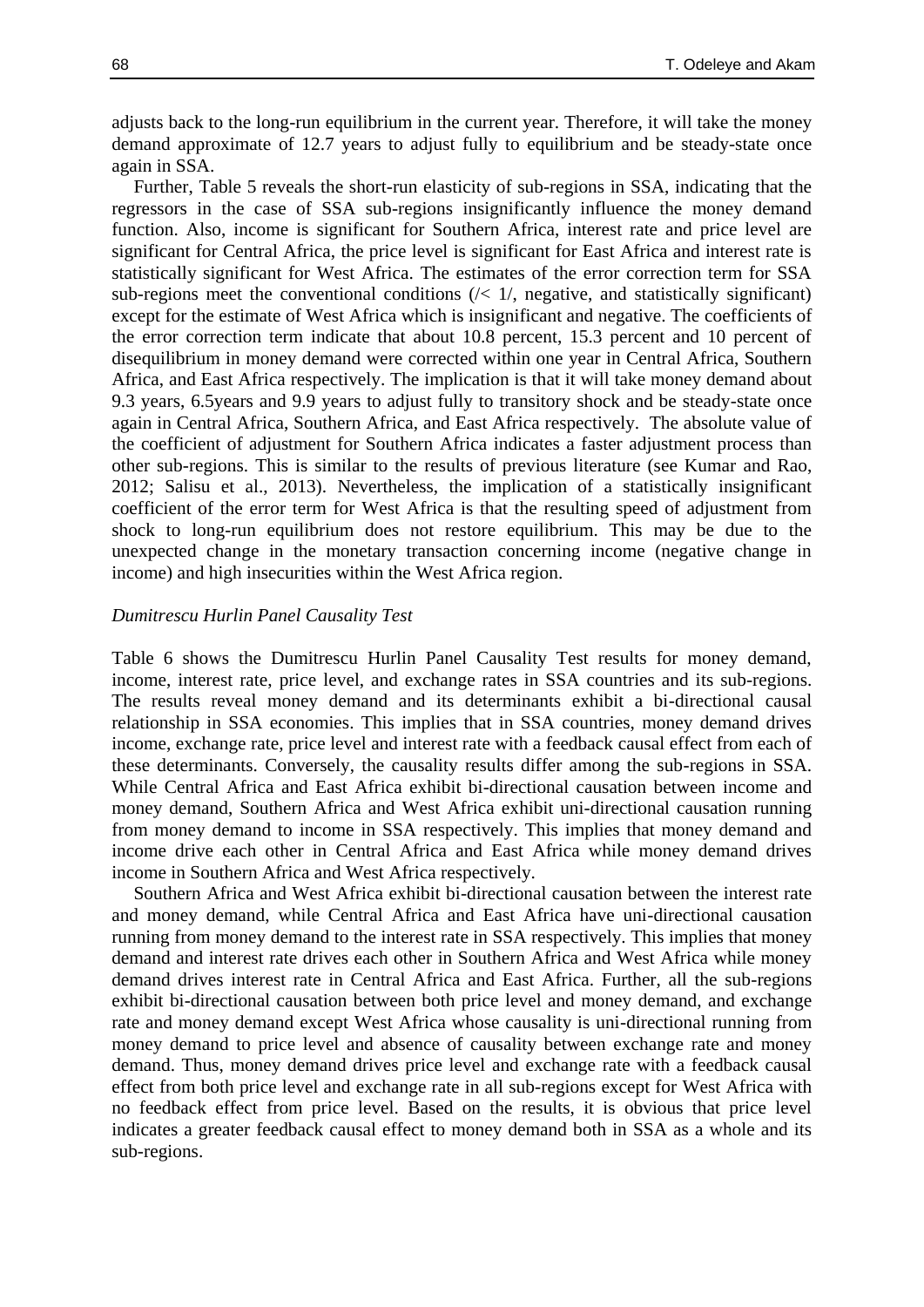The modelling of the money demand function has received wide attention globally since it helps predict the quantity of money demanded in a given economy. By employing panel cointegration tests, homogeneous ARDL, and Dumitrescu and Hurlin panel causality test for the period 1980-2017, the study in the same vein extends the knowledge further by reassessing money demand functions in some sub-regions in SSA and 34 SSA economies as a whole. The empirical results suggest the existence of a co-integrating relation of money demand and its determinants (income, interest rate, price level, and exchange rate). Accordingly, the finding that greater than one income elasticity of money demand in SSA indicates that with a rise in income, the income elasticity of money demand responds more proportionally. In accordance, with a rise in the opportunity cost of holding money (interest rate), interest elasticity of money demand in SSA responds less proportionally. Also, the estimate of the error correction term for SSA countries reveals that in the event of a shock to the money demand, only about 7.9 percent of such shock adjust back to the long-run equilibrium in the current year and it takes approximately 12.7 years for long-run equilibrium to be restored and be steady-state once again.

Besides, among these sub-regions, Southern Africa indicates a faster adjustment process than other sub-regions with approximately 6.5 years to restore to long-run equilibrium. However, money demand in West Africa does not restore equilibrium following the unexpected change in the monetary transaction concerning income (negative change in income) and high insecurities within the West Africa region. The causality test reveals that money demand and its determinants in SSA countries exhibit two-way causation. Given the difference in the causality (bi-directional causality, uni-directional causality, and no causality) results among the sub-regions, we conclude that price level is the major driver of money demand in Sub Saharan Africa.

Based on the findings, the governments within the SSA economies should make policies that are essential to stabilize the price level and achieve money demand function stability.

#### **References**

- [1] Aiyedogbon, J. O., Ibeh, S. E., & Edafe, M. (2013). Empirical Analysis of Money Demand Function in Nigeria: 1986 – 2010. *International Journal of Humanities and Social Science, 3*(8), 132-147.
- [2] Al Rasasi, M. H., & Banafea, W. A. (2018). Estimating Money Demand Function in Saudi Arabia: Evidence from Cash in Advance Model. *SAMA Working Paper, 18*, Retrieved from http://economics.mit.edu/files/9417.
- [3] Anwar, S., & Asghar, N. (2012). Is Demand for Money Stable in Pakistan. *Pakistan Economic and Social Review*, *50*(1), 1-22.
- [4] Arize, A. C., & Nam, K. (2012). The Demand for Money in Asia: Some Further Evidence. *International Journal of Economics and Finance, 4*(8), 59-71.
- [5] Asongu, S. A., Folarin, O. E., & Biekpe, N. (2018). The Long Run Stability of Money Demand in the Proposed West African Monetary Union. *MPRA Working Paper, 92343*, Retrieved from http://mpra.repec.org.
- [6] ---------- (2019). The Stability of Demand for Money in the Proposed Southern African Monetary Union. *EXCAS Working Paper, WP/19/062,* Retrieved from SSRN\_ID3467521\_code2294135.
- [7]. Carrera, C. (2016). Long-Run Money Demand in Latin America Countries: A Non-stationary Panel Data Approach. *BCRP Working Paper*, Retrieved from www.bcrp.gob.pe > publications > working-papers.
- [8] Dai, M. (2009). On The Role of Money Growth Targeting under Inflation Targeting Regime. *Bureau D'economie Theorique et Appliquee,* Retrieved from https://mpra.ub.uni-muenchen.de/13780/1/MPRA\_paper\_13780.pdf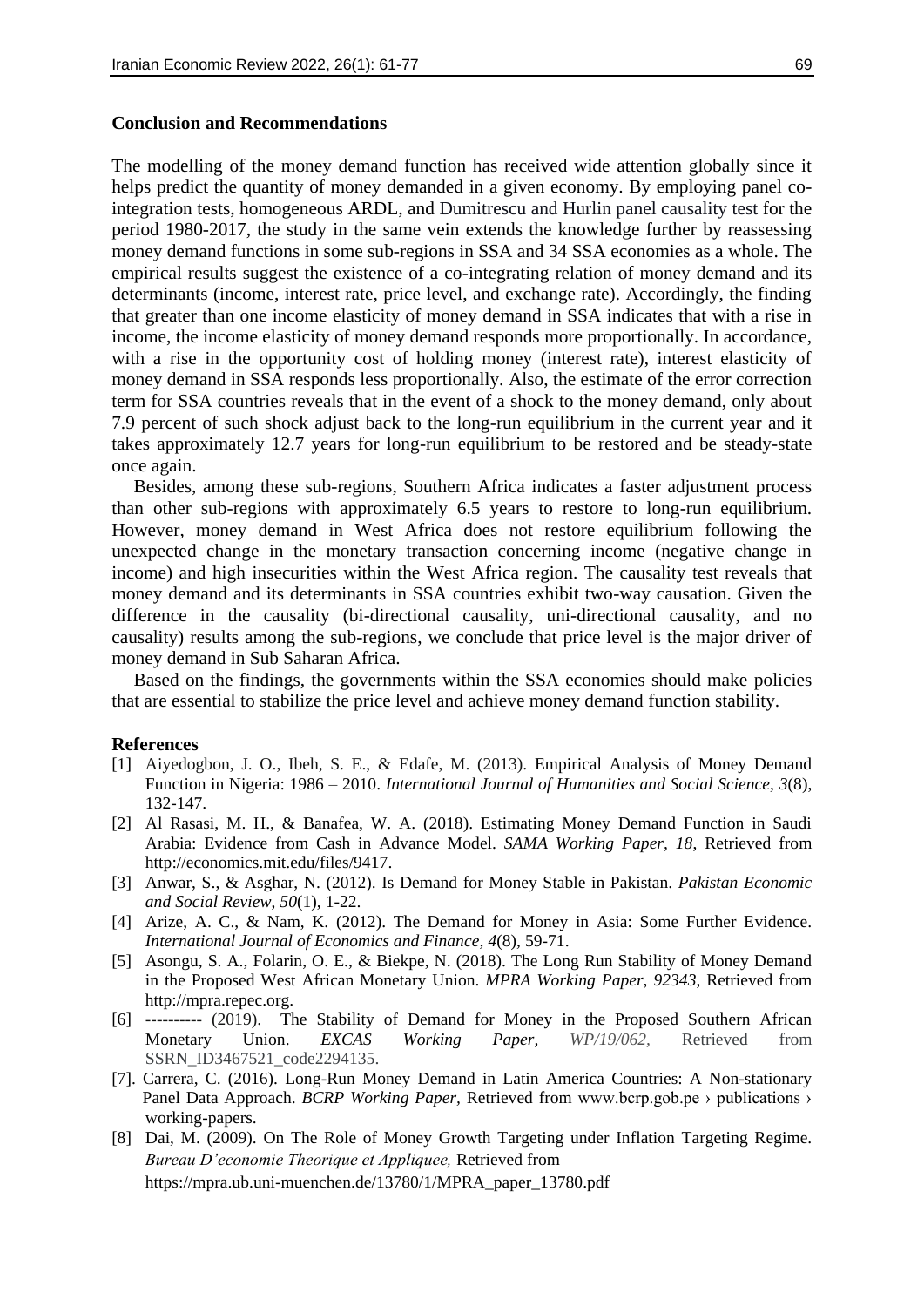- [9] Debrun, X., & Masson, P. R. (2013). Modelling Monetary Union in Southern Africa: Welfare Evaluation for the CMA and SADC. *South African Journal of Economics*, *81*(2), 275-291.
- [10] Drama, B. G. H., & Yao, S. (2010). The Demand for Money in Cote d' Ivoire: Evidence from Co-integration Test. *International Journal of Economics and Finance, 14*(1), 47-60.
- [11] Dumitrescu, E., & Hurlin, C. (2012). Testing for Granger Non-causality in Heterogeneous Panels. *Economic Modelling, 29*(4), 1450-1460.
- [12] Ekpoh, A. H., & Udoh, E. (2013). Policy Coordination Framework for the Proposed Monetary Union in ECOWAS. In *Regional Economic Integration in West Africa, Part of the Series Advances in African Economic, Social and Political Development,* Retrieved from https://publications.akpanekpo.com.ng/works/1/Policy%20Coordination%20Framework%20for %20the%20Proposed%20Monetary%20Union%20in%20ECOWAS.pdf
- [13] Faig, M. (1988). Characterization of the Optimal Tax on Money When it Functions as a Medium of Exchange. *Journal of Monetary Economics*, *22*, 137–148.
- [14] Fetai, B. (2008). *Optimal Strategy of Monetary and Fiscal Policy in Function of maintaining Macroeconomic Stability in the Republic of Macedonia* (Unpublished Doctoral Dissertation), University of Ljubljana, Slovenia.
- [15] Gottschalk, J. (1999). A Co-integration Analysis of a Money Demand System in Europe. *Kiel Working Paper, 878354,* Retrieved from https://www.econstor.eu/handle/10419/47056.
- [16] Hadri, K. (2000). Testing for Stationary in Heterogeneous Panel Data. *The Econometrics Journal, 3*(2), 148-161.
- [17] Hamori, S. (2008). Empirical Analysis of the Money Demand Function in Sub-Saharan Africa. *Economics Bulletin*, *15*(4), 1-15.
- [18] Hausman, J. A. (1978). Specification Tests in Econometrics. *Econometrica, 46*(6), 1251-1271.
- [19] Im, K. S., Pesaran, M. H., & Shin, Y. (2003). Testing for Unit Roots in Heterogeneous Panels. *Journal of Econometrics*, *115*, 53–74.
- [20] Imimole, B., & Uniamikogbo, S. O. (2014). Testing for the Stability of Money Demand Function in Nigeria. *Journal of Economics and Sustainable Development, 5*(6), 123-130.
- [21] Kao, C. (1999). Spurious Regression and Residual-based Tests for Co-integration in Panel Data. *Journal of Econometrics*, *90*, 1-44.
- [22] Kapingura, F. M. (2014). The Stability of The Money Demand Function in South Africa: a VARbased Approach. *International Business and Economic Research Journal, 13*(6), 1470-1482.
- [23] Kimbrough, K. P. (1986a). Inflation, Employment, and Welfare in the Presence of Transaction Costs. *Journal of Money, Credit and Banking*, *18*, 127–40.
- [24] ---------- (1986b). The Optimum Quantity of Money Rule in the Theory of Public Finance. *Journal of Monetary Economics*, *18,* 277–284.
- [25] Kumar, S., & Rao B. (2012). Error-correction Based Panel Estimates of the Demand for Money of Selected Asian Countries with the Extreme Bounds Analysis. *Economic Modelling, 29*, 1181 – 1188.
- [26] Kumar, S., Webber D. J., & Fargher, S. (2013). Money Demand Stability: A Case of Nigeria. *MPRA Paper 26074*, Retrieved from https//www.mpra.ub.unimuenchen.de/id/eprint/26074.
- [27] Maddala, G. S., & Wu, S. (1999). A Comparative Study of Unit Root Tests with Panel Data and a New Simple Test. *Oxford Bulletin of Economics and Statistics*, *61*, 631–52.
- [28] Narayan, P. K., Narayan, S., & Mishra, V. (2008). Estimating Money Demand Function for South Asian Countries. *Empirical Economic, 36,* 685-696
- [29] Onakoya, A. B., & Yakubu, M. M. (2016). The Stability of Money Demand Function: Renewed Evidence from Nigeria. *Yobe Journal of Economics*, *3*(1), 146-155.
- [30] Ozcalik, M. (2014). . (2014). Money Demand Function in Turkey: An ARDL Approach. *The Journal of Social and Economic Research, 28,* 172-187.
- [31] Pedroni, P. (1999). Critical Values for Co-integration Tests in Heterogeneous Panels with Multiple Regressors. *Oxford Bulletin of Economics and Statistics*, *61*, 653–70.
- [32] ---------- (2004). Panel Co-integration: Asymptotic and Finite Sample Properties of Pooled Time Series Tests with an Application to the PPP Hypothesis. *Econometric Theory*, *20*, 597-625.
- [33] Pesaran, H., Shin, Y., & Smith, P. (1999). Pooled Mean Group Estimation of Dynamic Heterogeneous Panels. *Journal of the American Statistical Association, 94*(4), 621-634.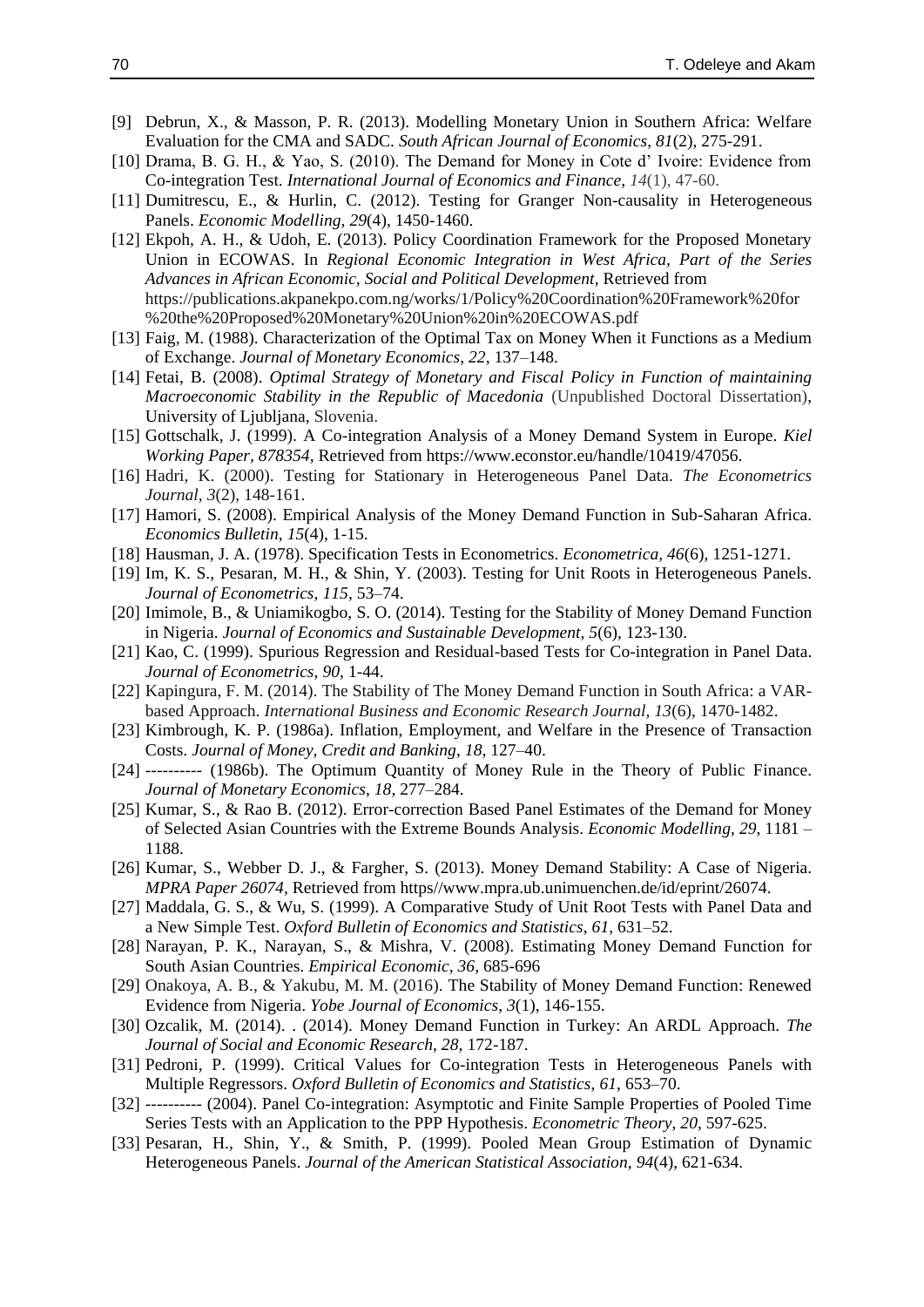- [34] Saka, J. O., Onafowokan, I. A., & Adebayo, A. A. (2015). Analysis of Convergence Criteria in a Proposed Monetary Union: A Study of the Economic Community of West African States. *International Journal of Economic and Financial Issues*, *5*(1), 230-239.
- [35] Salisu, A., Ademuyiwa, I., & Fatai, B. (2013). Modelling Demand for Money in Sub-Saharan African Countries. *Economic Bulletin, 33*(4), 635-647.
- [36] Samreth, S. (2008). Estimating Money Demand Function in Cambodia: ARDL Approach. *MPRA Paper, 16274*, Retrieved from mpra.ub.uni-muenchen.de › Money-Demand-in-Cambodia.
- [37] ---------- (2015). An Estimation of the Money Demand Function in Cambodia. *Economic Bulletin, 35*(4), 2625-2636.
- [38] Simawu, M., Mlambo, C., & Murwirapachena, G. (2014). An Investigation into the Demand for Broad Money in South Africa. *International Business and Economic Research Journal, 13*(6), 1419-1436.
- [39] Wang, J. Y., Masha, I., Shirono, K., & Harris, L. (2007). The Common Monetary Area in Southern Africa: Shocks, Adjustments and Policy Challenges. *IMF Working Paper, 158,*  Retrieved from www.imf.org › external › pubs › 2007 › wp07158.
- [40] Zehirun, M. F., Breitenbach, M. C., & Kemegue, F. (2015). Assessment of Monetary Union in SADC: Evidence from Co-integration and Panel Unit Root Tests. *Economic Research in Southern Africa (ERSA) Paper, 945*, Retrieved from www.brunel.ac.uk › economics-and-finance› research.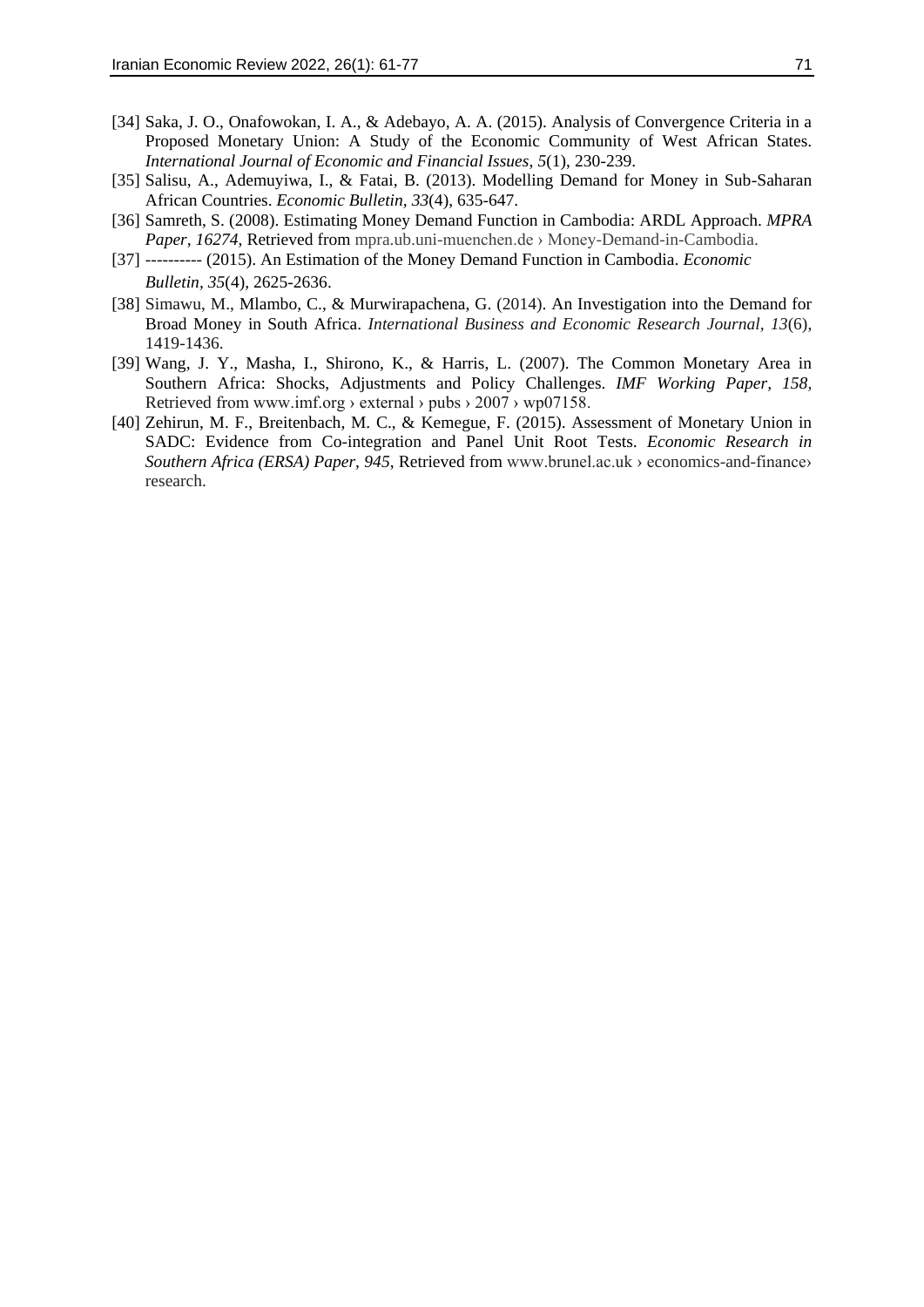| <b>Table 1. SSA Sub-Regions</b>                                                                      |                                                                                                |                                                                                                        |                                                                                                                    |  |  |  |
|------------------------------------------------------------------------------------------------------|------------------------------------------------------------------------------------------------|--------------------------------------------------------------------------------------------------------|--------------------------------------------------------------------------------------------------------------------|--|--|--|
| <b>Central Africa</b>                                                                                | <b>East Africa</b>                                                                             | <b>SOUTHERN Africa</b>                                                                                 | <b>West Africa</b>                                                                                                 |  |  |  |
| Angola<br>Cameroon<br>Central Africa Republic<br>Chad<br>Gabon<br><b>Equatorial Guinea</b><br>Zambia | Madagascar<br>Seychelle<br>Comoros<br>Rwanda<br>Kenya<br>Uganda<br>Tanzania<br>Togo<br>Burundi | Lesotho<br>Mauritius<br>Malawi<br>Congo DR<br>Swaziland<br>South Africa<br>Namibia<br><b>Botsowana</b> | Burkina Faso<br>Cote d'Ivoire<br>Mali<br>Mauritania<br>Nigeria<br>Senegal<br>Gambia<br>Ghana<br>Cape Vade<br>Benin |  |  |  |

# **Appendix**

# **Source**: Research finding.

| Table 2. SSA Unit Root Test |                        |                                                                                                                                                                                                                                                                                                                                                                                                               |                                            |                                                                                                            |  |  |
|-----------------------------|------------------------|---------------------------------------------------------------------------------------------------------------------------------------------------------------------------------------------------------------------------------------------------------------------------------------------------------------------------------------------------------------------------------------------------------------|--------------------------------------------|------------------------------------------------------------------------------------------------------------|--|--|
| @ Levels                    |                        |                                                                                                                                                                                                                                                                                                                                                                                                               |                                            |                                                                                                            |  |  |
|                             | <b>HLM</b>             | <b>IPS</b>                                                                                                                                                                                                                                                                                                                                                                                                    | <b>LLC</b>                                 | <b>ADF</b>                                                                                                 |  |  |
| ln M                        | 79.5575 <sup>abc</sup> | 3.4290                                                                                                                                                                                                                                                                                                                                                                                                        | $-0.0873$                                  | 36.4887                                                                                                    |  |  |
| lnGDP                       | $72.5613^{abc}$        | 1.5156                                                                                                                                                                                                                                                                                                                                                                                                        | $-1.9517^{bc}$                             | 55.2429                                                                                                    |  |  |
| lnR                         | 53.1862 <sup>abc</sup> | 0.7309                                                                                                                                                                                                                                                                                                                                                                                                        | $-0.9560$                                  | $92.1496^{bc}$                                                                                             |  |  |
| lnP                         |                        | 0.9695                                                                                                                                                                                                                                                                                                                                                                                                        |                                            | 75.5599                                                                                                    |  |  |
| lnE                         | 85.6583abc             | 0.3322                                                                                                                                                                                                                                                                                                                                                                                                        | $-2.0615^{bc}$                             | 54.6066                                                                                                    |  |  |
| lnM                         |                        | 1.2124                                                                                                                                                                                                                                                                                                                                                                                                        | $-0.0178$                                  | 7.8330                                                                                                     |  |  |
| lnGDP                       |                        | 1.0936                                                                                                                                                                                                                                                                                                                                                                                                        | 0.4557                                     | 6.2536                                                                                                     |  |  |
| lnR                         |                        | $-0.1260$                                                                                                                                                                                                                                                                                                                                                                                                     |                                            | 11.0211                                                                                                    |  |  |
| lnP                         | 33.7407abc             |                                                                                                                                                                                                                                                                                                                                                                                                               | $-0.2285$                                  | 38.4002abc                                                                                                 |  |  |
| lnE                         |                        | 0.2897                                                                                                                                                                                                                                                                                                                                                                                                        | $-0.0426$                                  | 9.7915                                                                                                     |  |  |
| lnM                         |                        | 1.2670                                                                                                                                                                                                                                                                                                                                                                                                        | $-0.4036$                                  | 11.2289                                                                                                    |  |  |
| lnGDP                       |                        | 0.2136                                                                                                                                                                                                                                                                                                                                                                                                        |                                            | 14.9852                                                                                                    |  |  |
| lnR                         |                        |                                                                                                                                                                                                                                                                                                                                                                                                               |                                            | 39.5158 <sup>abc</sup>                                                                                     |  |  |
| lnP                         |                        | 4.0229                                                                                                                                                                                                                                                                                                                                                                                                        | 0.2248                                     | 3.5056                                                                                                     |  |  |
| lnE                         |                        | $-1.1047$                                                                                                                                                                                                                                                                                                                                                                                                     | $-1.8120^{bc}$                             | 21.6945                                                                                                    |  |  |
| lnM                         |                        | 1.7352                                                                                                                                                                                                                                                                                                                                                                                                        | $-0.4107$                                  | 9.6282                                                                                                     |  |  |
| lnGDP                       |                        | 0.9134                                                                                                                                                                                                                                                                                                                                                                                                        | $-1.5123$ <sup>c</sup>                     | 13.8498                                                                                                    |  |  |
| lnR                         |                        | $-1.5241$ <sup>c</sup>                                                                                                                                                                                                                                                                                                                                                                                        | $-1.9012^{bc}$                             | $27.4595^{\circ}$                                                                                          |  |  |
| lnP                         |                        | 1.0681                                                                                                                                                                                                                                                                                                                                                                                                        |                                            | 8.8076                                                                                                     |  |  |
| lnE                         |                        | 1.2315                                                                                                                                                                                                                                                                                                                                                                                                        | $-1.3263$ <sup>c</sup>                     | 9.0157                                                                                                     |  |  |
| ln M                        |                        | 2.5290                                                                                                                                                                                                                                                                                                                                                                                                        | 1.0117                                     | 7.7986                                                                                                     |  |  |
| <b>InGDP</b>                |                        | 0.8221                                                                                                                                                                                                                                                                                                                                                                                                        | $-1.3102^C$                                | 20.1543                                                                                                    |  |  |
| lnR                         |                        | 4.4912                                                                                                                                                                                                                                                                                                                                                                                                        | 4.9891                                     | 14.1532                                                                                                    |  |  |
| lnP                         |                        | $-0.6633$                                                                                                                                                                                                                                                                                                                                                                                                     |                                            | 3.5056                                                                                                     |  |  |
| lnE                         |                        | 0.1899                                                                                                                                                                                                                                                                                                                                                                                                        | $-1.2157$                                  | 14.1049                                                                                                    |  |  |
|                             |                        | 75.2740abc<br>40.5708abc<br>27.4137abc<br>25.0127abc<br>37.0456 <sup>abc</sup><br>$36.7126^{abc}$<br>32.6138 <sup>abc</sup><br>$30.1089^{abc}$<br>43.6202 <sup>abc</sup><br>$44.4118^{abc}$<br>$49.7031^{abc}$<br>43.6189abc<br>$20.5971^{\text{abc}}$<br>49.0844 <sup>abc</sup><br>48.6274abc<br>$45.5398^{abc}$<br>$48.8056^{\text{abc}}$<br>30.1288 <sup>abc</sup><br>44.5690abc<br>35.7926 <sup>abc</sup> | $-2.5822^{abc}$<br>$-1.7801$ <sup>bc</sup> | $-1.8615^{bc}$<br>$-2.6649^{abc}$<br>$-2.2553^{BC}$<br>$-2.5219^{abc}$<br>$-2.1080^{bc}$<br>$-3.5056^{bc}$ |  |  |

**Source**: Research finding.

Note: <sup>a</sup>, <sup>b</sup> and <sup>c</sup> denote significance at 1 %, 5 % and 10 % respectively. HLM, IPS, LLC, and ADF represent Hadri LM Test, Im, Pesaran and Shin Test, Levin, Lin and Chu Test and ADF Fisher Chi Square Test respectively.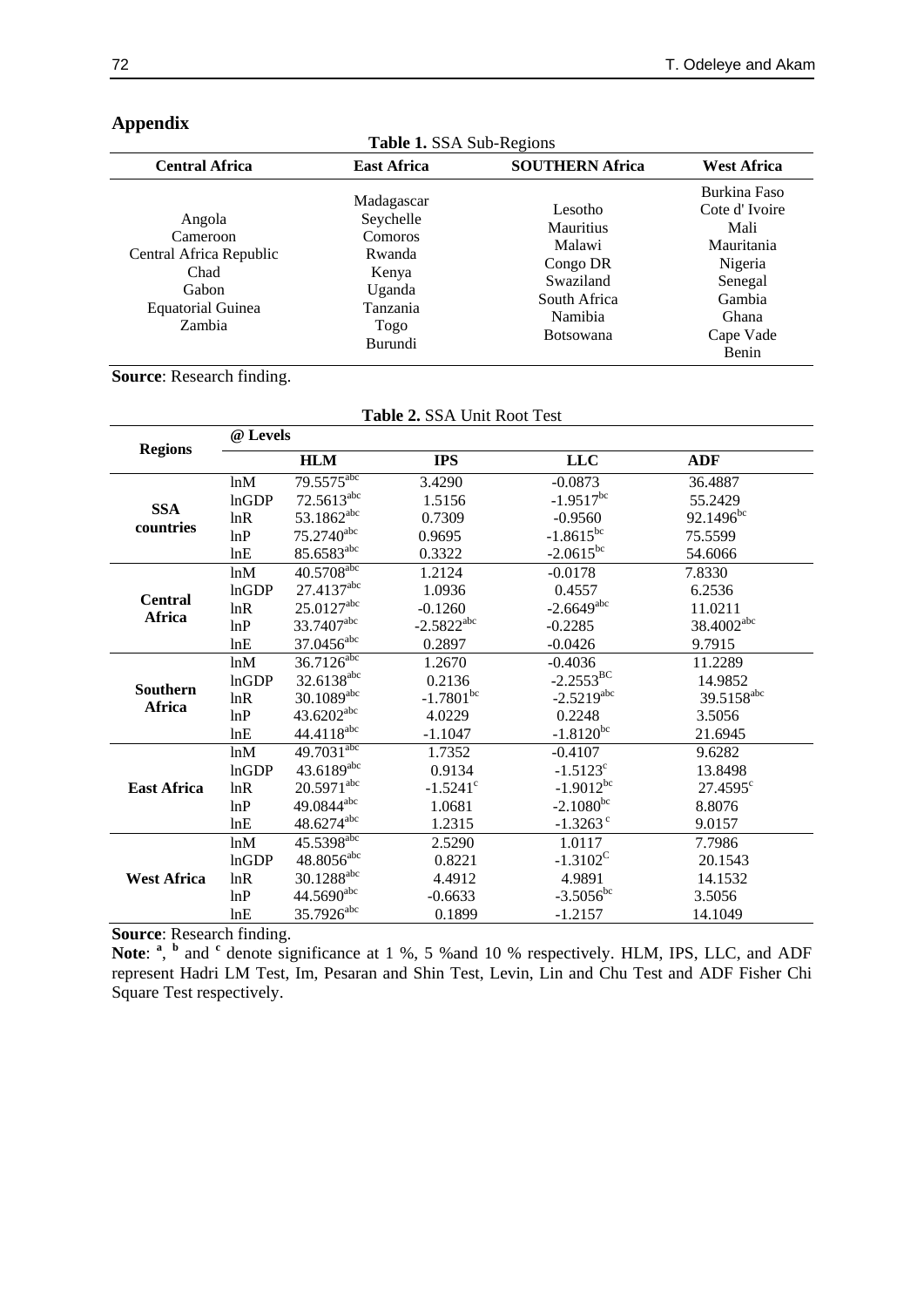|                        |       | @ 1 <sup>st</sup> difference |                          |                            |                           |                 |
|------------------------|-------|------------------------------|--------------------------|----------------------------|---------------------------|-----------------|
| <b>Regions</b>         |       | <b>HLM</b>                   | <b>IPS</b>               | <b>LLC</b>                 | <b>ADF</b>                | <b>Decision</b> |
|                        | ln M  | $7.0388$ <sub>abc</sub>      | $-12.4842^{abc}$         | $-9.7\overline{196}^{abc}$ | 339.5871 <sup>abc</sup>   | I(1)            |
|                        | lnGDP | $12.3527^{bc}$               | $-12.4685^{\text{abc}}$  | $-9.2547$ <sup>abc</sup>   | 347.5349 <sup>abc</sup>   | I(1)            |
| <b>SSA</b> countries   | lnR   | $-0.5495$                    | $-15.7104^{abc}$         | $-14.3423^{abc}$           | 472.8997abc               | I(1)            |
|                        | lnP   | $14.3091$ <sup>abc</sup>     | $-12.5610^{abc}$         | $-10.8036^{abc}$           | 357.9653abc               | I(1)            |
|                        | lnE   | $32.6215^{abc}$              | $-13.1171^{abc}$         | $-10.9672^{abc}$           | 357.7917abc               | I(1)            |
|                        | ln M  | $4.7216^{abc}$               | $-4.7892$ <sup>abc</sup> | $-4.1847$ <sup>abc</sup>   | 55.6884 <sup>abc</sup>    | I(1)            |
|                        | lnGDP | 13.3177abc                   | $-3.4829$ <sup>abc</sup> | $-2.6294^{abc}$            | $42.9291^{\text{abc}}$    | I(1)            |
| <b>Central Africa</b>  | lnR   | $-0.6945$                    | $-6.5733^{\text{abc}}$   | $-5.9901$ <sup>abc</sup>   | $78.5846^{abc}$           | I(1)            |
|                        | lnP   | 6.4181 <sup>abc</sup>        | $-7.7897$ <sup>abc</sup> | $-4.8977$ <sup>abc</sup>   | $115.6570^{\rm abc}$      | I(1)            |
|                        | lnE   | $17.3513^{abc}$              | $-4.7348^{abc}$          | $-3.7560$ <sup>abc</sup>   | $57.8660$ <sup>abc</sup>  | I(1)            |
|                        | ln M  | $4.721\overline{6^{abc}}$    | $-6.0565^{\text{abc}}$   | $-4.5\overline{153}^{abc}$ | $79.0569^{abc}$           | I(1)            |
|                        | lnGDP | 1.2388                       | $-5.2574^{\text{abc}}$   | $-3.9481^{abc}$            | $65.1496^{\text{abc}}$    | I(1)            |
| <b>Southern Africa</b> | lnR   | $-0.0334$                    | $-10.0306^{\rm abc}$     | $-9.3838^{abc}$            | 149.7010 <sup>abc</sup>   | I(0)            |
|                        | lnP   | 13.7134 <sup>abc</sup>       | $-4.0632^{abc}$          | $-4.0632^{\text{abc}}$     | 53.9130 <sup>abc</sup>    | I(1)            |
|                        | lnE   | $14.5506^{abc}$              | $-7.9298$ <sup>abc</sup> | $-7.0558$ <sup>abc</sup>   | $112.1911^{abc}$          | I(1)            |
|                        | ln M  | $5.4484^{abc}$               | $-5.3095^{\text{abc}}$   | $-3.9382^{abc}$            | $72.5620$ <sup>abc</sup>  | I(1)            |
|                        | lnGDP | $0.3976^{\text{abc}}$        | $-6.3226$ <sup>abc</sup> | $-5.5173^{\text{abc}}$     | 88.9990 <sup>abc</sup>    | I(1)            |
| <b>East Africa</b>     | lnR   | 0.1313                       | $-10.1360^{\text{abc}}$  | $-9.1624^{abc}$            | 157.4904abc               | I(0)            |
|                        | lnP   | $1.9032^{bc}$                | $-5.7297$ <sup>abc</sup> | $-4.9050$ <sup>abc</sup>   | 77.9292abc                | I(1)            |
|                        | lnE   | $11.6789^{abc}$              | $-5.8997$ <sup>abc</sup> | $-4.7353^{\text{abc}}$     | 81.4915 <sup>abc</sup>    | I(1)            |
|                        | lnM   | $-1.1823$                    | $-8.5587$ <sup>abc</sup> | $-6.9062$ <sup>abc</sup>   | 132.2797abc               | I(1)            |
|                        | lnGDP | $3.2682^{abc}$               | $-9.3762$ <sup>abc</sup> | $-6.9406$ <sup>abc</sup>   | $150.4571$ <sup>abc</sup> | I(1)            |
| <b>West Africa</b>     | lnR   | $-1.3831$                    | $-4.8815^{\text{abc}}$   | $-4.2893^{abc}$            | 87.1238abc                | I(1)            |
|                        | lnP   | $4.1846^{\text{abc}}$        | $-7.5741$ <sup>abc</sup> | $-8.0186^{\rm abc}$        | $110.4661^{abc}$          | I(1)            |
|                        | lnE   | $-0.3153^{\text{abc}}$       | $-7.5358$ <sup>abc</sup> | $-6.8926$ <sup>abc</sup>   | $106.2431^{abc}$          | I(1)            |

**Table 3.** SSA Unit Root Test

Note: <sup>a</sup>, <sup>b</sup> and <sup>c</sup> denote significance at 1 %, 5 % and 10 % respectively. HLM, IPS, LLC, and ADF represent Hadri LM Test, Im, Pesaran and Shin Test, Levin, Lin and Chu Test and ADF Fisher Chi Square Test respectively. **Source**: Research finding.

**Table 4.** SSA Cointegration Tests

| <b>Countries</b>       | <b>Kao Residual Cointegration Test</b> | <b>Johansen Fisher Cointegration Test</b> |                           |  |  |
|------------------------|----------------------------------------|-------------------------------------------|---------------------------|--|--|
|                        | <b>Test Statistics</b>                 | <b>Trace Test</b>                         | <b>Maximum Eigenvalue</b> |  |  |
| <b>SSA Countries</b>   | $-4.919136$ <sup>abc</sup>             | 214.6 <sup>abc</sup>                      | $140.5^{\rm abc}$         |  |  |
| <b>Central Africa</b>  | $-1.727824$ <sup>bc</sup>              | $37.46^{bc}$                              | $26.07^{bc}$              |  |  |
| <b>Southern Africa</b> | $-6.119036^{abc}$                      | $84.04$ <sup>abc</sup>                    | $49.38$ <sup>abc</sup>    |  |  |
| <b>East Africa</b>     | $-4.560227$ <sup>abc</sup>             | $65.60$ <sup>abc</sup>                    | $46.6^{\text{abc}}$       |  |  |
| <b>West Africa</b>     | $-1.352732^c$                          | $71.75^{\text{abc}}$                      | $69.69$ <sup>abc</sup>    |  |  |

**Source**: Research finding.

Note: <sup>a</sup>, <sup>b</sup> and <sup>c</sup> denote significance at 1 %, 5 % and 10 % respectively. At least 1 cointegrating relationship among the variables is used for all regions.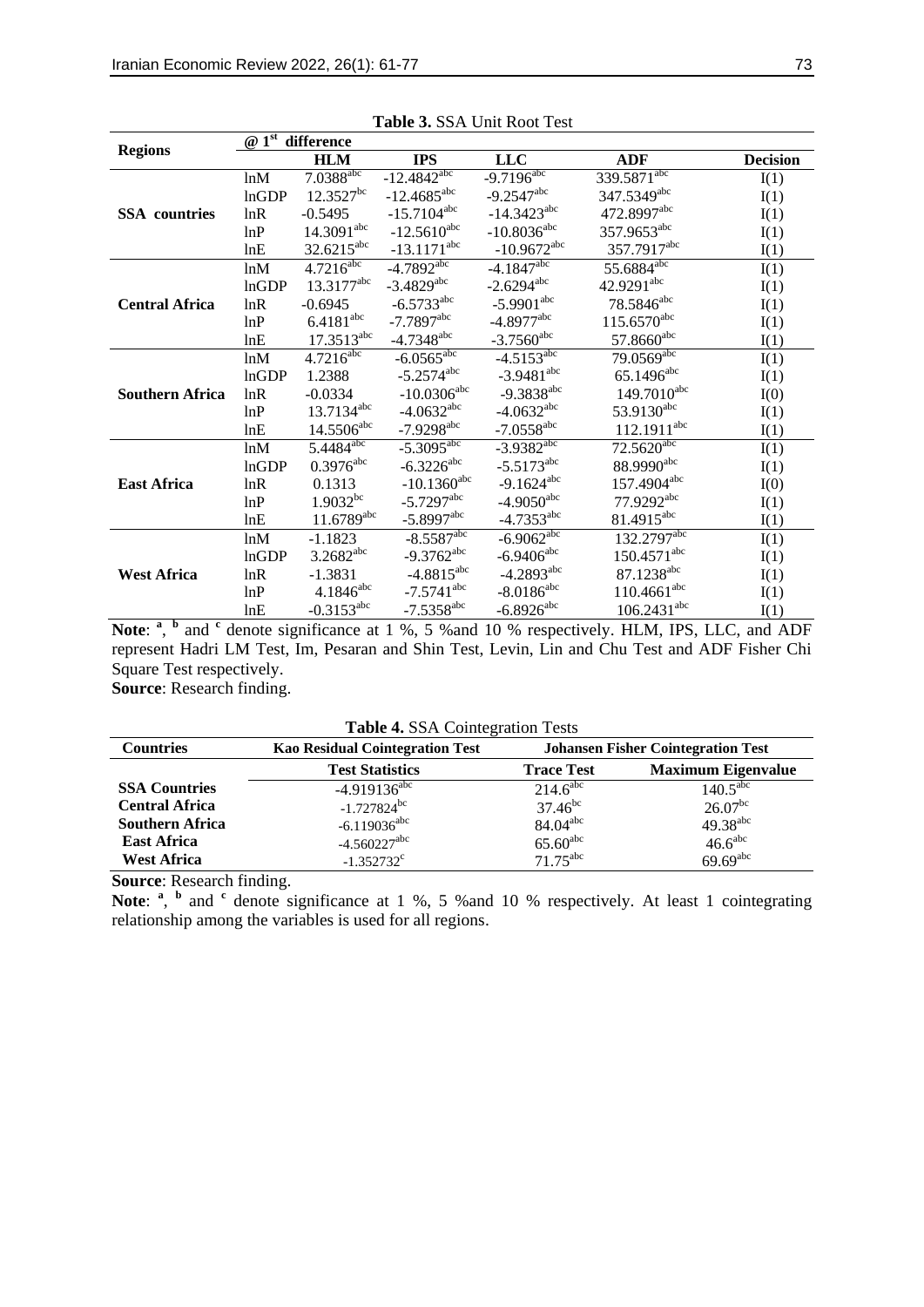| Dependent Variable: $ln(M)$ |                                    |                                    |                            |                              |                             |  |  |
|-----------------------------|------------------------------------|------------------------------------|----------------------------|------------------------------|-----------------------------|--|--|
| <b>Variables</b>            | <b>SSA Countries</b>               | <b>Central Africa</b>              | <b>Southern Africa</b>     | <b>East Africa</b>           | <b>West Africa</b>          |  |  |
| ln(GDP)                     | $1.572\overline{429}^{\text{abc}}$ | $1.182297$ <sup>abc</sup>          | $2.01136^{\text{abc}}$     | $1.61756$ <sup>abc</sup>     | $-2.966463$ <sup>abc</sup>  |  |  |
|                             | (15.93)                            | (6.55)                             | (7.96)                     | (10.35)                      | $(-3.35)$                   |  |  |
|                             | $0.491149^{abc}$                   | $-0.453869$                        | $0.353\overline{541}^{bc}$ | $0.65717\overline{54^{abc}}$ | $2.248425^{abc}$            |  |  |
| ln(R)                       | (3.90)                             | $(-1.49)$                          | (2.15)                     | (3.24)                       | (5.85)                      |  |  |
|                             | $0.327756^{abc}$                   | $-1.268491^{abc}$                  | $-0.113186$                | 0.3599273abc                 | $3.374292^{abc}$            |  |  |
| ln(P)                       | (5.45)                             | $(-2.74)$                          | $(-0.68)$                  | (3.66)                       | $(-2.15)$                   |  |  |
|                             | $0.845576^{abc}$                   | $1.5\overline{16673}^{\text{abc}}$ | $0.936092^{abc}$           | $0.8384736^{abc}$            | $-0.8754703$ <sup>abc</sup> |  |  |
| ln(E)                       | (22.61)                            | (3.32)                             | (19.03)                    | (8.71)                       | $(-2.51)$                   |  |  |
|                             | $0.246607^{\overline{C}}$          | 0.061161                           | $0.513875^{\text{abc}}$    | 0.1234698                    | 0.3400078                   |  |  |
| $\Delta ln(GDP)$            | (1.76)                             | (0.24)                             | (2.74)                     | (0.87)                       | (1.60)                      |  |  |
|                             | 0.141606                           | $-0.160694^{\circ}$                | 0.074511                   | $-0.0983518$                 | $0.7623149^{abc}$           |  |  |
| $\Delta ln(R)$              | (1.33)                             | $(-1.59)$                          | (1.19)                     | $(-1.92)$                    | (4.12)                      |  |  |
|                             | $0.279653^{bc}$                    | $0.271033^{bc}$                    | $-0.112103$                | $0.2122566^{b\overline{c}}$  | 0.6127499                   |  |  |
| $\Delta ln(P)$              | (2.08)                             | (2.27)                             | $(-0.32)$                  | (2.04)                       | (1.52)                      |  |  |
| $\Delta ln(E)$              | 0.036430                           | 0.059501                           | 0.0157274                  | $-0.0137573$                 | 0.1041289                   |  |  |
|                             | (0.66)                             | (0.39)                             | (0.19)                     | $(-0.22)$                    | (1.27)                      |  |  |
| $ECM(-1)$                   | $-0.079095$ <sup>abc</sup>         | $-0.1082341^{bc}$                  | $-0.1536083^{bc}$          | $-0.1006972$ <sup>abc</sup>  | $-0.0784175$                |  |  |
|                             | $(-4.20)$                          | $(-2.10)$                          | $(-2.08)$                  | $(-3.78)$                    | $(-1.33)$                   |  |  |
| Hausman Test (MG or PMG)    |                                    |                                    |                            |                              |                             |  |  |
| chi2(4)                     | 7.76                               |                                    |                            |                              |                             |  |  |
| Prob>chi2                   | 0.1008                             |                                    |                            |                              |                             |  |  |

**Table 5.** Homogenous Panel ARDL Long-Run and Short-run Coefficients

Prob>chi2 **Source**: Research finding.

Note: <sup>a</sup>, <sup>b</sup> and <sup>c</sup> denote significance at 1 %, 5 % and 10 % respectively. PMG and MG represent Pooled Mean Group and Mean Group respectively.

| Table 6. Pairwise Dumitrescu Hurlin Panel Causality Test |  |  |
|----------------------------------------------------------|--|--|
|----------------------------------------------------------|--|--|

| <b>Countries</b>          | <b>Null Hypothesis</b>                 | W-Stat. | Zbar-<br>Stat. | Prob.  | <b>Decision</b> |
|---------------------------|----------------------------------------|---------|----------------|--------|-----------------|
|                           | InGDP does not homogeneously cause lnM | 4.04176 | 4.84591        | 0.0000 | Causality       |
|                           | lnM does not homogeneously cause lnGDP | 6.43048 | 10.9260        | 0.0000 | exists          |
|                           | InR does not homogeneously cause InM   | 2.78542 | 1.64809        | 0.0993 | Causality       |
| <b>SSA</b>                | lnM does not homogeneously cause lnR   | 7.80131 | 14.4152        | 0.0000 | exists          |
| <b>Countries</b>          | InP does not homogeneously cause lnM   | 3.79757 | 4.22436        | 0.0000 | Causality       |
|                           | lnM does not homogeneously cause lnP   | 6.11733 | 10.1290        | 0.0000 | exists          |
|                           | InE does not homogeneously cause lnM   | 3.97547 | 4.67718        | 0.0000 | Causality       |
|                           | lnM does not homogeneously cause lnE   | 4.35569 | 5.64495        | 0.0000 | exists          |
|                           | InGDP does not homogeneously cause lnM | 4.88861 | 3.17685        | 0.0015 | Causality       |
|                           | lnM does not homogeneously cause lnGDP | 7.19769 | 5.84367        | 0.0000 | exists          |
|                           | InR does not homogeneously cause lnM   | 2.84281 | 0.81408        | 0.4156 | Causality       |
| <b>Central</b><br>Africa  | lnM does not homogeneously cause lnR   | 11.9235 | 11.3017        | 0.0000 | exists          |
|                           | InP does not homogeneously cause lnM   | 3.75673 | 1.86960        | 0.0615 | Causality       |
|                           | lnM does not homogeneously cause lnP   | 4.20824 | 2.39106        | 0.0168 | exists          |
|                           | InE does not homogeneously cause lnM   | 4.10341 | 2.26999        | 0.0232 | Causality       |
|                           | lnM does not homogeneously cause lnE   | 5.65380 | 4.06059        | 0.0000 | exists          |
|                           | InGDP does not homogeneously cause lnM | 2.50185 | 0.44932        | 0.6532 | Causality       |
| Southern<br><b>Africa</b> | lnM does not homogeneously cause lnGDP | 5.46352 | 4.10602        | 0.0000 | exists          |
|                           | InR does not homogeneously cause InM   | 4.57467 | 3.00858        | 0.0026 | Causality       |
|                           | lnM does not homogeneously cause lnR   | 8.24598 | 7.54144        | 0.0000 | exists          |
|                           | InP does not homogeneously cause lnM   | 6.25406 | 5.08208        | 0.0000 | Causality       |
|                           | lnM does not homogeneously cause lnP   | 7.59125 | 6.73307        | 0.0000 | exists          |
|                           | InE does not homogeneously cause lnM   | 4.84509 | 3.34246        | 0.0008 | Causality       |
|                           | lnM does not homogeneously cause lnE   | 5.64722 | 4.33283        | 0.0000 | exists          |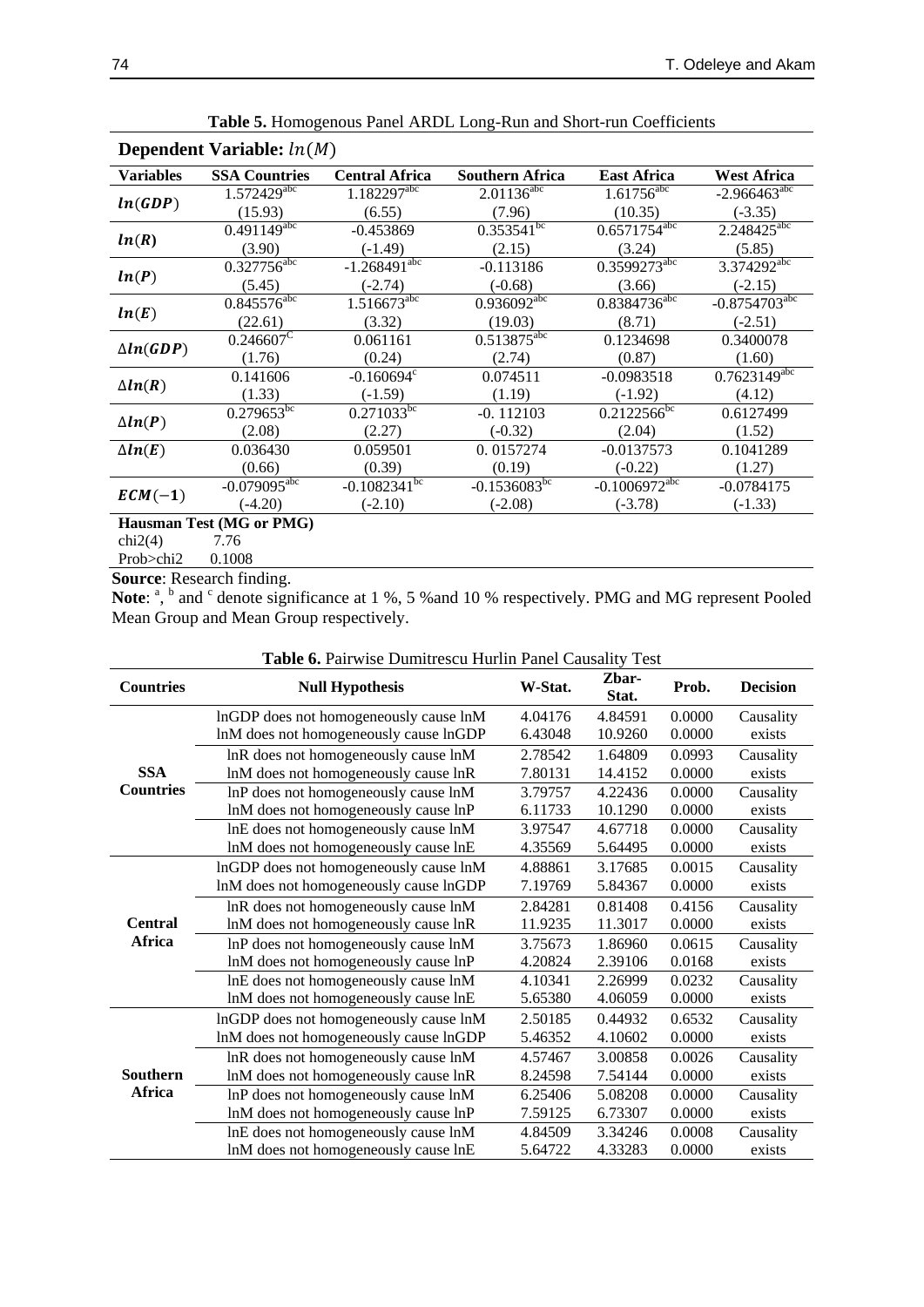| <b>Countries</b> | <b>Null Hypothesis</b>                 | W-Stat. | Zbar-<br>Stat. | Prob.  | <b>Decision</b> |
|------------------|----------------------------------------|---------|----------------|--------|-----------------|
|                  | InGDP does not homogeneously cause lnM | 6.67800 | 5.94554        | 0.0000 | Causality       |
|                  | lnM does not homogeneously cause lnGDP | 5.78251 | 4.77283        | 0.0000 | exists          |
|                  | lnR does not homogeneously cause lnM   | 3.27323 | 1.48675        | 0.1371 | Causality       |
| East             | lnM does not homogeneously cause lnR   | 7.31212 | 6.77596        | 0.0000 | exists          |
| Africa           | InP does not homogeneously cause lnM   | 3.63400 | 1.95920        | 0.0501 | Causality       |
|                  | lnM does not homogeneously cause lnP   | 6.84864 | 6.16899        | 0.0000 | exists          |
|                  | InE does not homogeneously cause lnM   | 5.35542 | 4.21352        | 0.0000 | Causality       |
|                  | lnM does not homogeneously cause lnE   | 3.62102 | 1.94220        | 0.0521 | exists          |
|                  | InGDP does not homogeneously cause lnM | 2.30828 | 0.23515        | 0.8141 | Causality       |
|                  | lnM does not homogeneously cause lnGDP | 7.25018 | 7.05699        | 0.0000 | exists          |
|                  | lnR does not homogeneously cause lnM   | 0.87482 | $-1.74360$     | 0.0812 | Causality       |
| West<br>Africa   | lnM does not homogeneously cause lnR   | 5.00028 | 3.95120        | 0.0000 | exists          |
|                  | InP does not homogeneously cause lnM   | 2.00818 | $-0.17911$     | 0.8579 | Causality       |
|                  | lnM does not homogeneously cause lnP   | 5.61639 | 4.80169        | 0.0000 | exists          |
|                  | InE does not homogeneously cause lnM   | 1.94827 | $-0.26181$     | 0.7935 | Causality       |
|                  | lnM does not homogeneously cause lnE   | 3.07498 | 1.29351        | 0.1958 | absent          |

**Source:** Research finding.



**Figure 1.** Money Demand in Sub Saharan Africa Sub-regions **Source**: World Bank Indicator, 2018.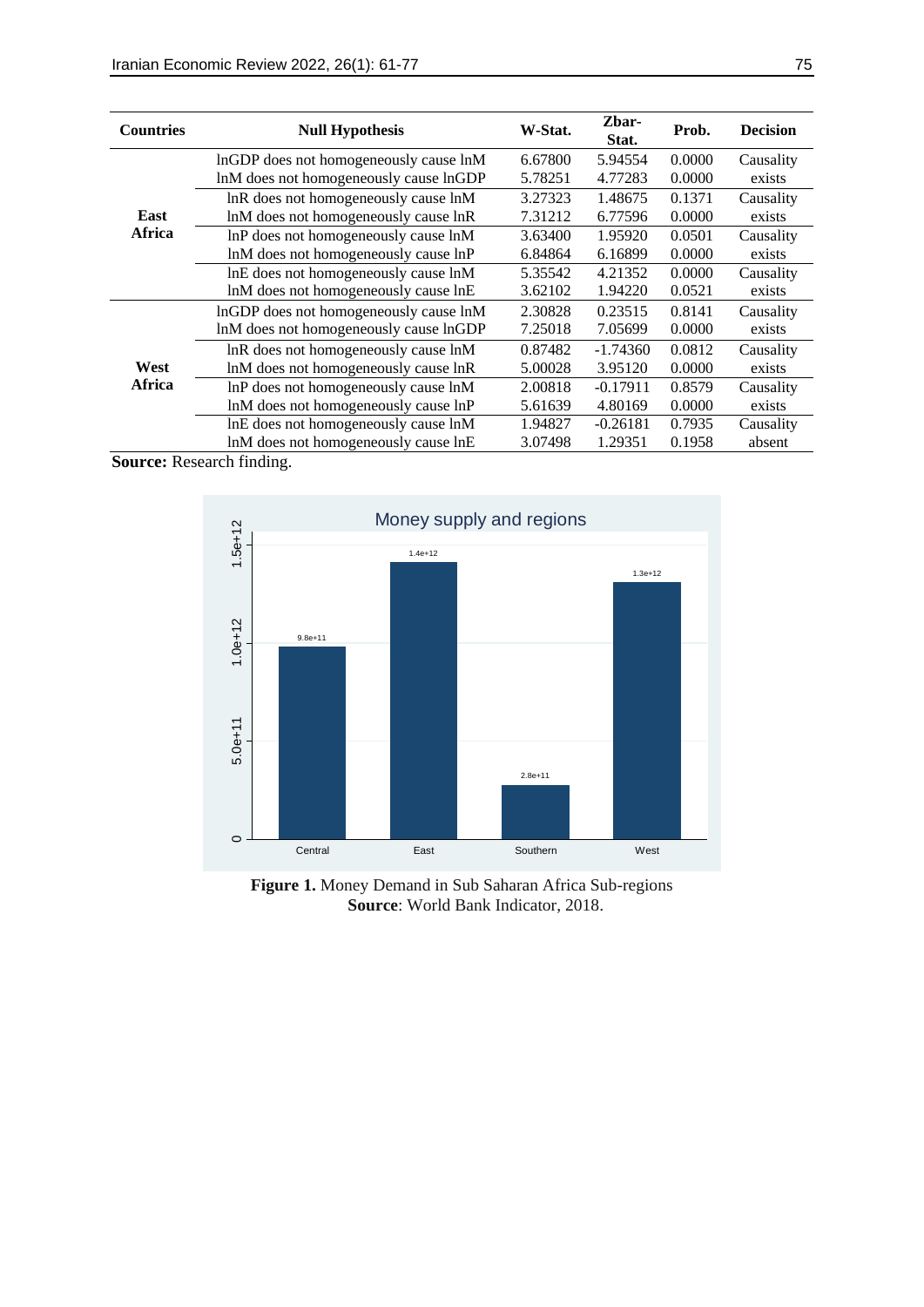

**Figure 2.** Income in Sub Saharan Africa Sub-regions **Source**: World Bank Indicator, 2018.



**Figure 3.** Interest Rate in Sub Saharan Africa Sub-regions **Source**: World Bank Indicator, 2018.